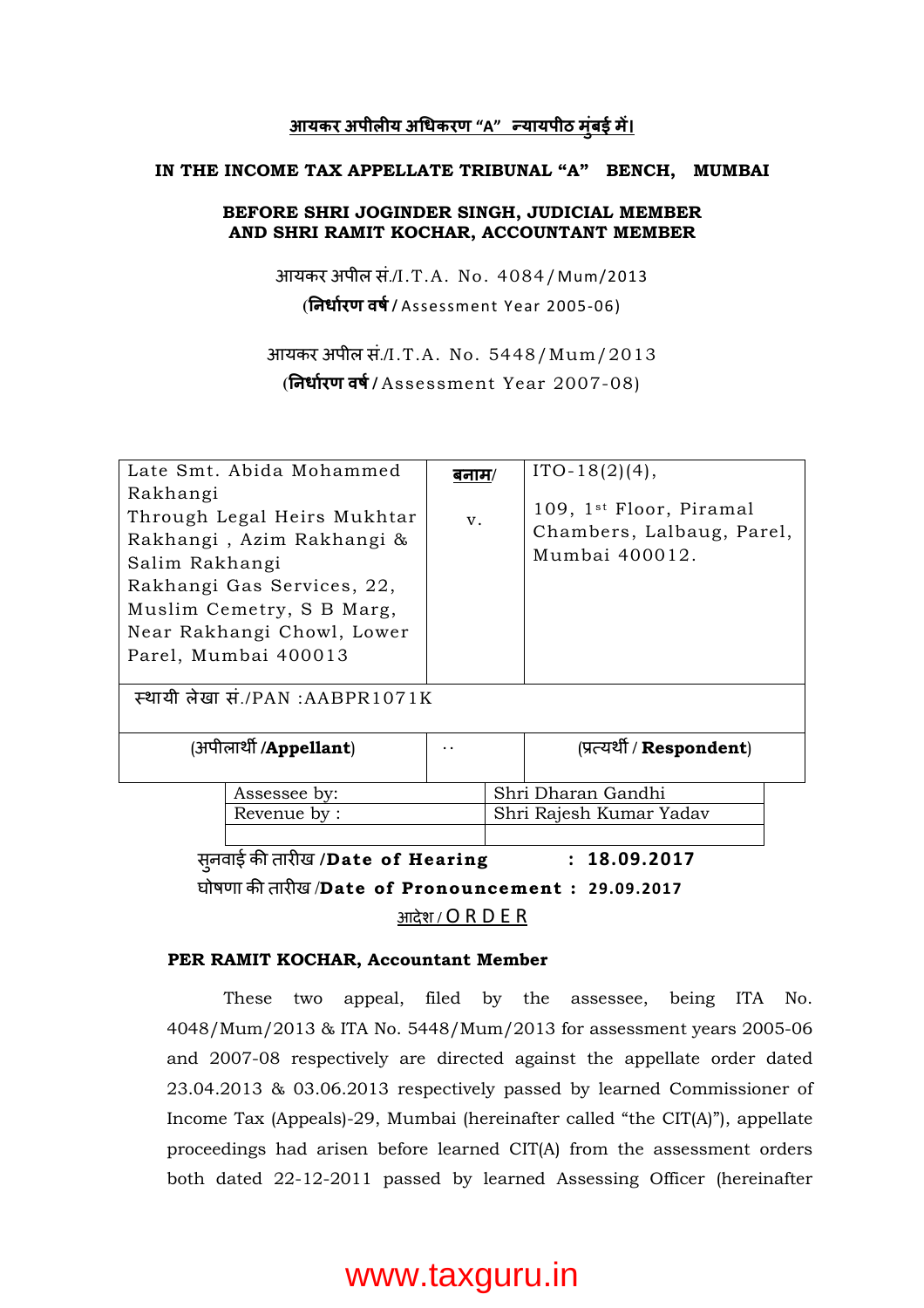called "the AO")  $u/s$  143(3) r.w.s. 147 of the Income-tax Act, 1961 (hereinafter called "the Act").

 2. The grounds of appeal in I.T.A. No. 4084/Mum/2013 raised by the Assessee in the memo of appeal filed with the Income-Tax Appellate Tribunal, Mumbai (hereinafter called "the tribunal") read as under:-

"1. Under the facts and circumstances of your appellant, the Learned CIT(A) has erred in upholding the addition of Rs. 12,50,000 made by the assessing officer by treating the investment made in Fixed Deposits as unexplained investment  $u/s.69$  of the Income-Tax, Act, 1961.

 2. The Learned CIT(A) failed to appreciate the fact that your appellant has made investment in Fixed deposits from sale of gold ornaments.

3. The Learned CIT(A) has erred in stating that your appellant has not filed any evidence to substantiate that she was in the possession of gold jewellery as on 31.03.2004 which was subsequently sold by the appellant.

3.01 The Learned CIT(A) failed to appreciate the letter filed with A.O vide letter dated  $10<sup>th</sup>$  October, 2012 in which valuation report of jewellery as on 31/03/2002 vide valuer's report dated 16/04/2002.

4. The Learned CIT(A) failed to appreciate the confirmations obtained from the buyers with respect to the sale of gold ornaments.

5. The Learned CIT(A) failed to appreciate the fact that buyers have utilized their agricultural income to fund their purchase. The details with respect to their ownership of the agriculture land had been provided along with confirmations.

6. The Learned CIT(A) failed to appreciate the fact that your appellant has suo-moto offered long term capital gain/loss on sale of jewellery for the assessment year under consideration during the course of appellate proceedings.

7. The Learned CIT(A) has erred in holding that appellant has not given any proof to substantiate that your appellant was in the possession of gold jewellery and there were also no corroborating evidence to prove that this gold jewellery was sold by her to her relatives in cash.

 8. The Learned CIT(A) has failed to appreciate the remand report submitted by A.O which was submitted by A.O after considering all the evidences produce by your appellant.

 9. The Learned CIT(A) has erred in holding that appellant has produced only two persons who have claimed to have purchased the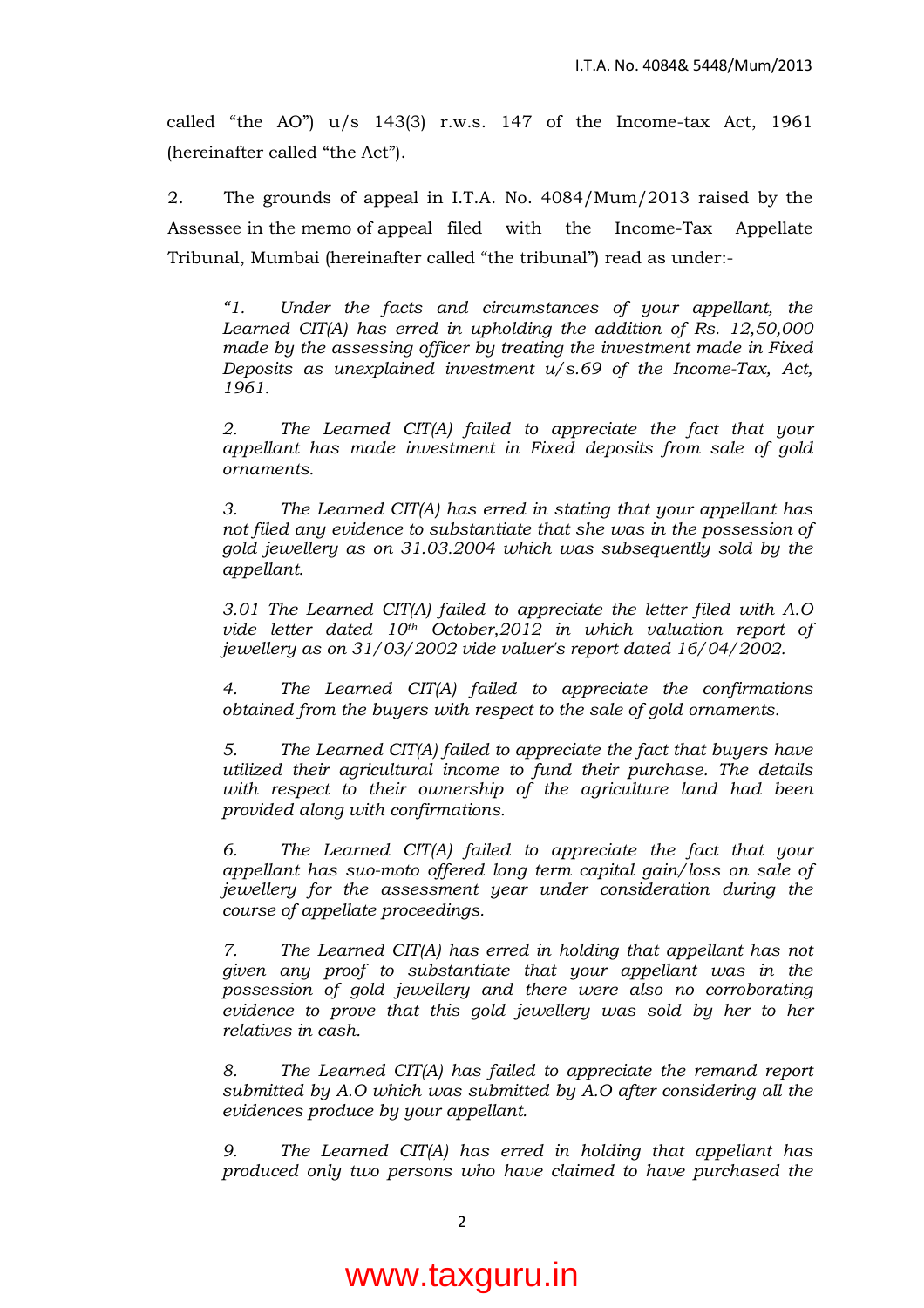jewellery from the appellant b their claims are not supported by any evidence.

9.01 The Learned CIT(A) has erred in holding that appellant has not filed any evidence in respect of another two persons.

9.02 The Learned CIT(A) has failed to appreciate the remand report in which it is clearly stated that in respect of another two persons documentary evidences were produced and furnished.

10. The CIT(A) has erred in holding that appellant has not been able to explain the source of investment of Rs 12,50,000/- made in the FDs in Kokan Mercantile Bank.

11. Under the facts and circumstances of your appellant, Learned CIT(A) has erred confirming the levy of interest  $u/s$  234A and 234B of the Income Tax Act,1961.

12. Your appellant craves leave to add, alter or delete any of the above grounds of appeal".

 3. The grounds of appeal in I.T.A. No. 5448/Mum/2013 raised by the Assessee in the memo of appeal filed with the tribunal read as under:-

" 1. Under the facts and circumstances of your appellant, the Learned CIT(A) has erred in upholding the addition of Rs. 30,00,000 made by the assessing officer by treating the investment made in Fixed Deposits as unexplained investment u/s.69 of the Income-Tax, Act, 1961.

2. The Learned CIT(A) failed to appreciate the fact that your appellant has made investment in Fixed deposits from sale of gold ornaments and silver.

3. The Learned CIT(A) has erred in stating that your appellant has not filed any evidence to substantiate that she was in the possession of gold jewellery as on 31.03.2002 which was subsequently sold by the appellant.

3.01 The Learned CIT(A) failed to appreciate the letter filed with A.O vide letter dated  $10<sup>th</sup>$  October, 2012 in which valuation report of jewellery as on 31/03/2002 vide valuer's report dated 16/04/2002.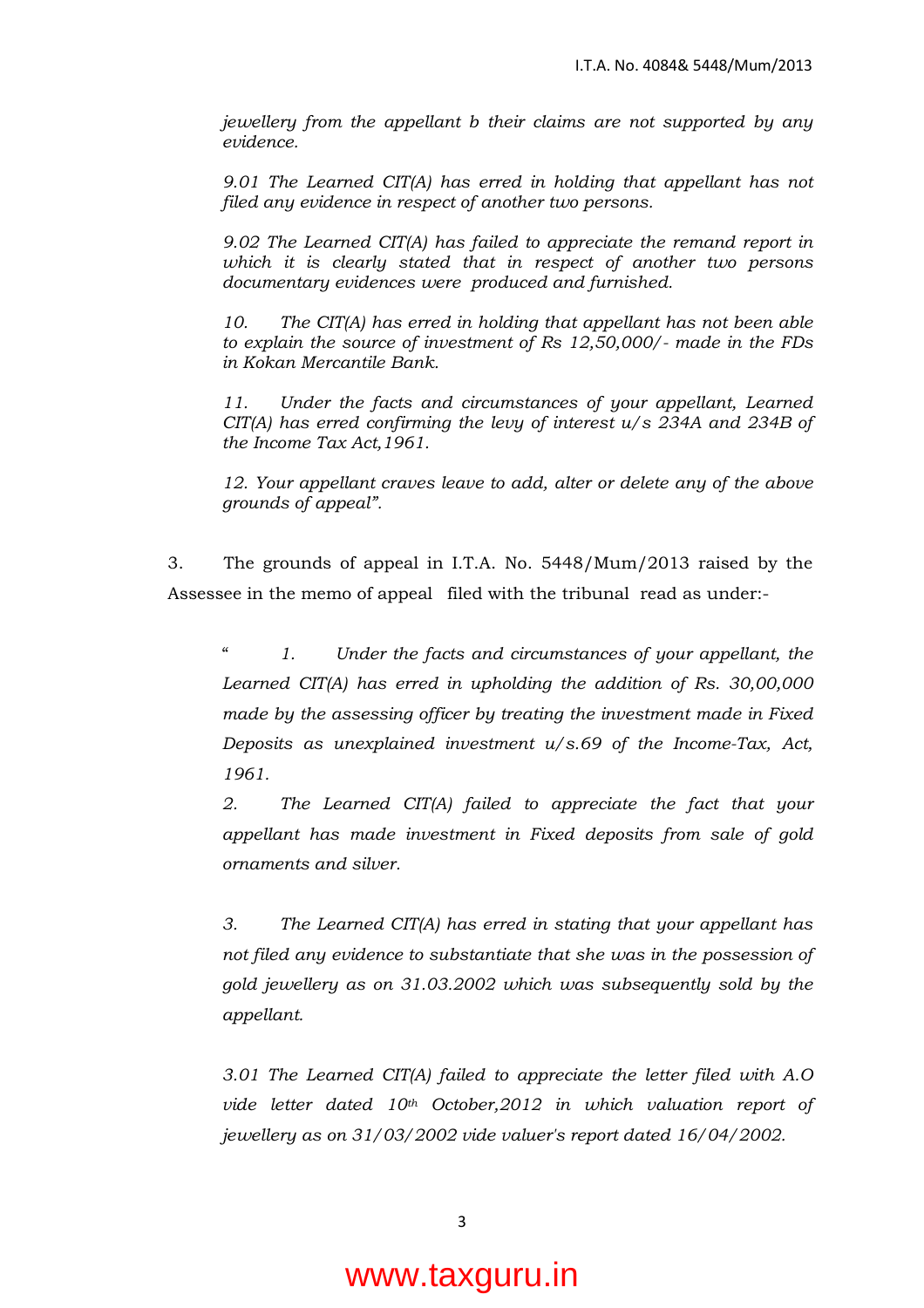4. The Learned CIT (A) failed to appreciate the confirmations obtained from the buyers with respect to the sale of gold ornaments.

5. The Learned CIT(A) failed to appreciate the fact that buyers have utilized their agricultural income by Sale of Mangoes to fund their purchase. The details with respect to their ownership of the agriculture land had been provided along with confirmations.

6. The Learned CIT(A) failed to appreciate the fact that your appellant has suo-moto offered long term capital gain/loss on sale of jewellery for the assessment year under consideration during the course of appellate proceedings.

7. The Learned CIT(A) has erred in holding that appellant has not given any proof to substantiate that your appellant was in the possession of gold jewellery and there were also no corroborating evidence to prove that this gold jewellery was sold by her to her relatives in cash.

8. The Learned CIT(A) has erred in holding that appellant has not given any proof to substantiate that your appellant has received gift of Rs 300,000/- from Mr Abdul Rakhangi.

8.01 The Learned CIT(A) failed to appreciate the remand report in which it is clearly stated vide point 5 of remand report of A.O that Mr Abdul Rakhangi has confirmed vide letter dated 16/08/2012 that he has gifted in cash Rs 300,000/- on 26.07.2006 and the same was given out of his agriculture income and past savings.

9. The Learned CIT (A) has failed to appreciate the remand report submitted by A.O which was submitted by A.O after considering all the evidences produce by your appellant.

10. The Learned CIT (A) has erred, in holding that appellant has produced only two persons who have claimed to have purchased the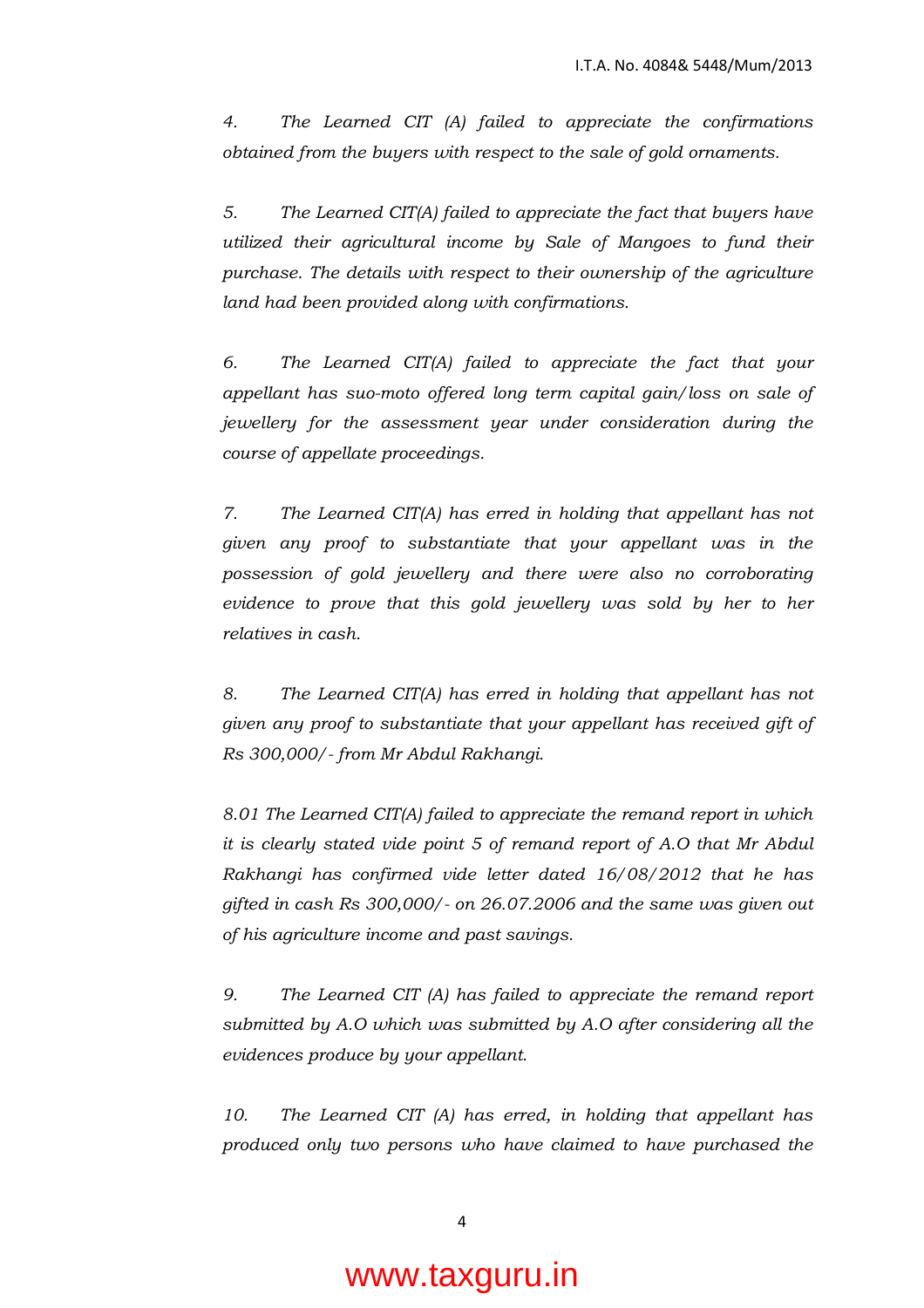jewellery from the appellant but their claims are not supported by any evidence.

10.01 The Learned CIT (A) has erred in .holding that appellant has not filed any evidence in respect of another three persons.

10.02 The Learned CIT (A) has failed to appreciate the remand report in which it is clearly stated that in respect of another two persons documentary evidences were produced and furnished.

11. The CIT(A) has erred in holding that appellant has not been able to explain the source of investment of Rs 30,00,000/- made in the FDs in Kokan Mercantile Bank and Bombay Mercantile Bank.

12. Under the facts and-circumstances of your appellant, Learned CIT (A) has erred in confirming the levy of interest U/S 234A and 234B of the Income Tax Act, 1961.

13. Your appellant craves leave to add, alter or delete any of the above grounds of appeal."

4. First we shall take up appeal for assessment year 2005-06 in ITA no. 4084/Mum/2013. The assessee filed return of income for assessment year 2005-06 on 29.10.2005 declaring total income of Rs. 46,096/- which was processed by Revenue u/s. 143(1) of the Act. In the case of the assessee , the assessment for assessment year  $2008-09$  was completed  $u/s$  143(3) on 27.12.2010, wherein during the course of assessment proceedings it was observed by the AO that assessee has made certain deposits with Kokan Mercantile Bank and Bombay Mercantile Bank on various dates and years and their maturity amount along with interest accrued there on was credited in Kokan Mercantile Bank saving bank account which were not declared in the return of income filed with revenue and same was not offered for taxation. The AO made additions to the income of the assessee on account of interest on matured FD/RD's for assessment year 2008-09 . It was observed by the AO that the assessee did not disclosed all the material facts in the return of income regarding the source of FDs , hence, the case for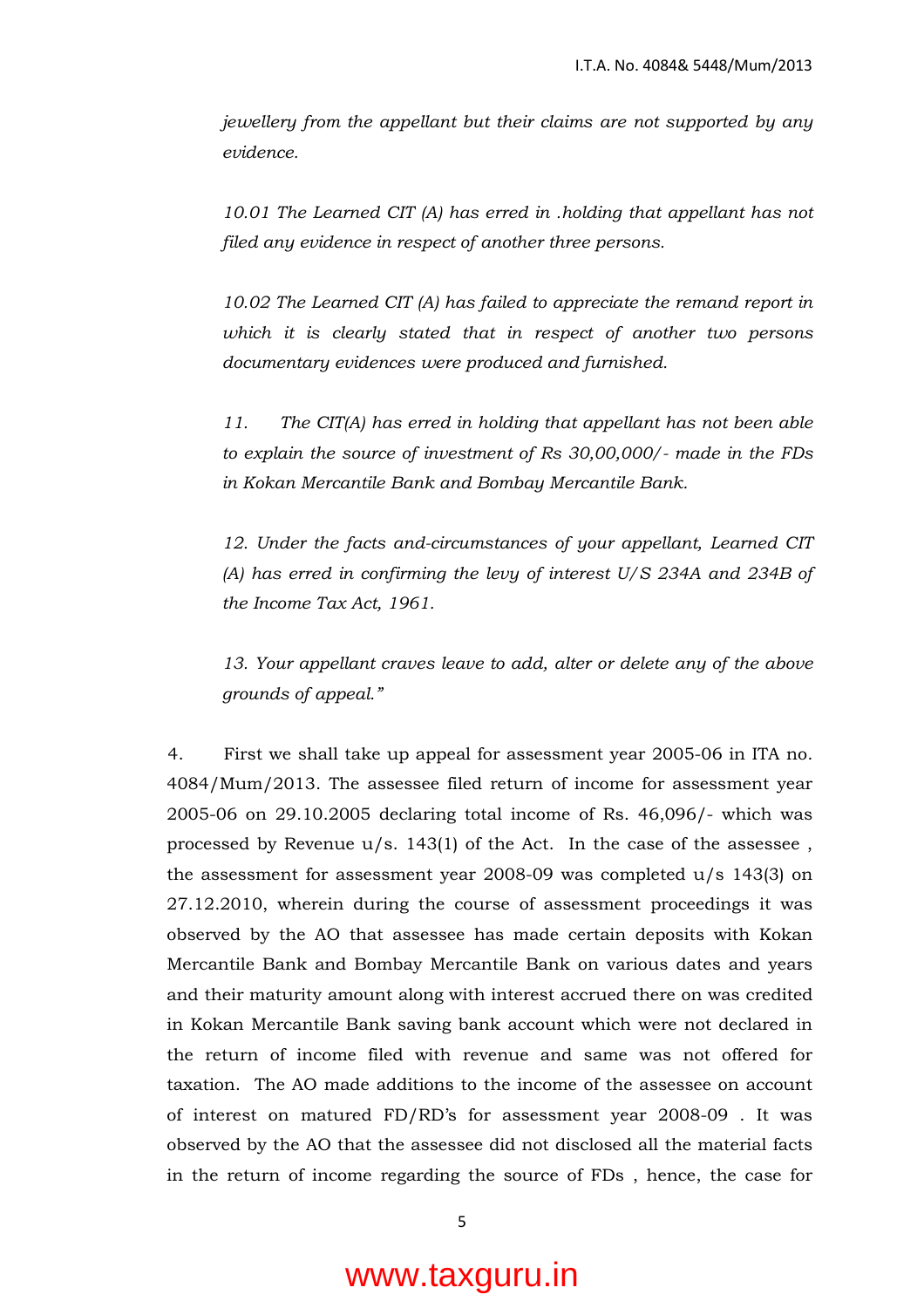assessment year 2005-06 were reopened by the AO u/s 147 which culminated in the issue of notice u/s. 148 dated 18.03.2011 which was served on assessee on 23-03-2011. The assessee was asked to explain the sources of making deposits in the bank to the tune of Rs.12.50 lacs which was made in Kokan Mercantile Bank and was not declared in the Balance Sheet filed by the assessee . The assessee did not declared the sources of making such investments by way of deposit in Kokan Mercantile Bank . The assessee did not give any explanation as to why this bank account was not declared to Revenue nor any details/explanations were furnished by the assessee , which led to addition to the tune of 12,50,000/- w.r.t. deposits made with Kokan Mercantile Bank as unexplained investment u/s. 69 of the Act, vide assessment order dated 22-12-2011 passed by the AO u/s 143(3) r.w.s. 147. The details of said deposits are as under:-

| Date of Deposits/bank | οf<br>Date | Dep.      | Maturity | Interest     |
|-----------------------|------------|-----------|----------|--------------|
|                       | deposit    | Amount    | amount   | which<br>was |
|                       |            |           |          | not          |
|                       |            |           |          | incorporated |
| Kokan Mecantile Bank  | 01.01.2005 | 2,50,000  | 2,58,058 | 58,058       |
| Kokan Mecantile Bank  | 03.05.2004 | 2,00,000  | 2,42,652 | 42,652       |
| Kokan Mecantile Bank  | 03.05.2004 | 2,00,000  | 2,42,652 | 42,652       |
| Kokan Mecantile Bank  | 03.05.2004 | 2,00,000  | 2,42,652 | 42,652       |
| Kokan Mecantile Bank  | 03.05.2004 | 2,00,000  | 2,42,652 | 42,652       |
| Kokan Mecantile Bank  | 03.05.2004 | 2,00,000  | 2,42,652 | 42,652       |
| Kokan Mecantile Bank  | 03.05.2004 | 2,00,000  | 2,42,652 | 42,652       |
| Total                 |            | 12,50,000 |          | 271318       |

5. The assessee filed first appeal with learned CIT(A) against assessment order dated  $22-12-2011$  passed by the AO u/s 143(3) r.w.s. 147. The assessee made a claim before learned CIT(A) that the assessee being a senior citizen of 80-year-old because of her illness was not able to furnish the details called for by the AO . The assessee filed additional evidences before learned CIT(A) in order to explain the sources from which investments were made in the FD and the request was made to admit the additional evidences and it was claimed that the assessee is very senior citizen of 80 years of age which is in itself a reasonable cause for not filing of evidences before the AO.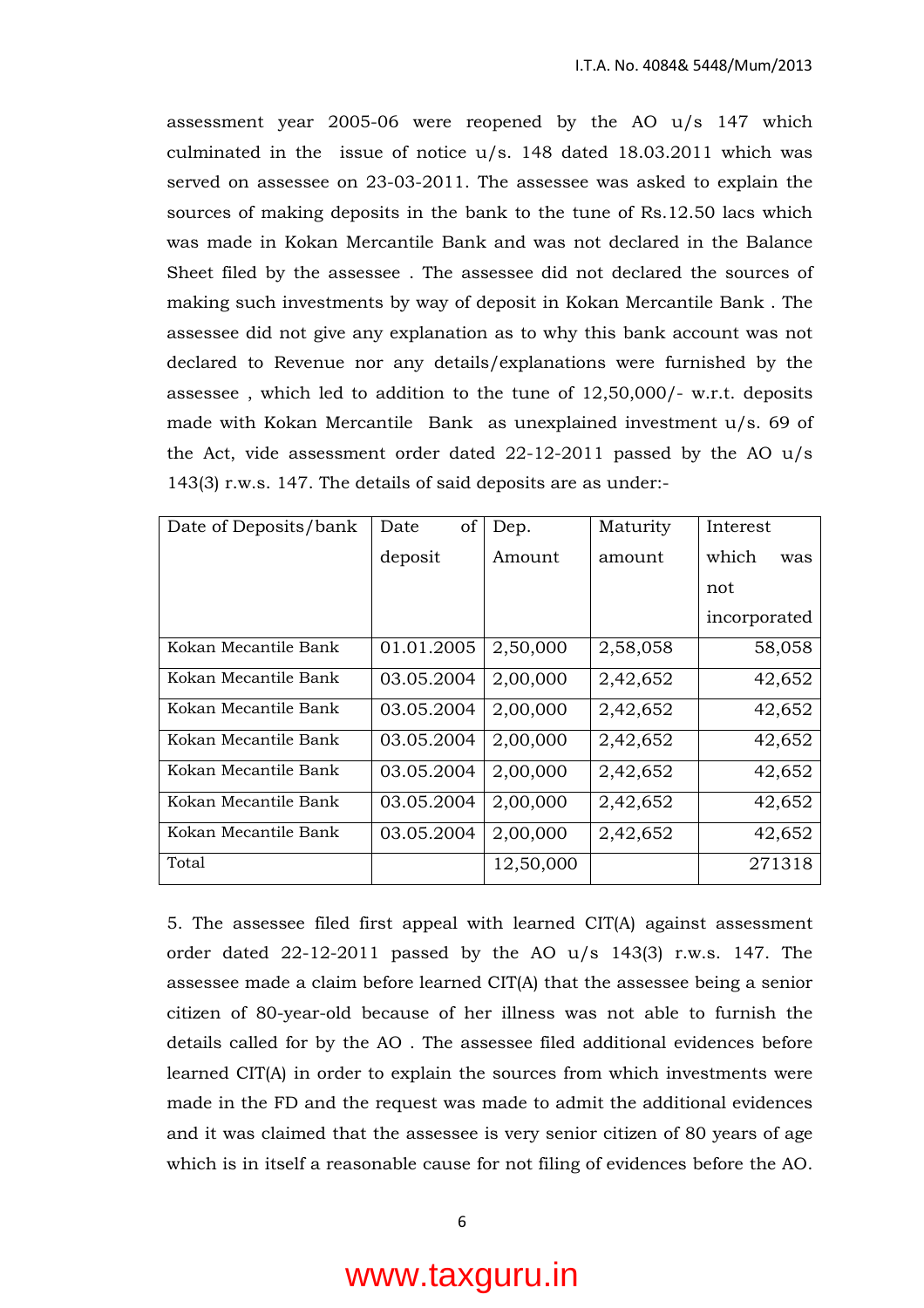The learned CIT(A) admitted the additional evidences and the said additional evidences were forwarded by learned CIT(A) to A.O for his comments. The A.O submitted remand report , a copy of which was given to the assessee and the assessee submitted its comments to the remand report . The learned CIT(A) dismissed the appeal of assessee vide appellate order dated 23-04- 2013 , by holding as under:-

 "3.3 I have carefully considered the facts of the case, arguments of the Assessing Officer, finding recorded in the remand report and the written submissions of the Authorised Representative of the appellant. The issue in this case is regarding source of investment of Rs.12,50,000/- made by the appellant in FDs in Kokan Mercantile Bank. The appellant claimed that she had sold gold ornaments to following 4 persons and the sale proceeds were deposited in the FDs in Kokan Mercantile Bank.

| $S$ .No. | Name                                                                                          | Weight   | Date       | Amount   |
|----------|-----------------------------------------------------------------------------------------------|----------|------------|----------|
| 1.       | Abdul Kader Rakhangi<br>At & Post Dasoor Taluka-<br>Rajapur, Dist. Ratnagiri,<br>Maharashtra  | 569 gms. | 18.04.2004 | 3,51,640 |
| 2.       | Rehana Kalsekar<br>At & Post Dasoor Taluka-<br>Rajapur, Dist. Ratnagiri,<br>Maharashtra       | 675 gms. | 30.04.2004 | 3,94,875 |
| 3.       | Ismail Abdul Rakhangi<br>At & Post Dasoor Taluka-<br>Rajapur, Dist. Ratnagiri,<br>Maharashtra | 512 gms. | 10.06.2004 | 3,03,360 |
| 4.       | Ali Saheb Kazi<br>At & Post Dasoor Taluka-<br>Rajapur, Dist. Ratnagiri,<br>Maharashtra        | 330 gms. | 25.12.2004 | 2,04,765 |

3.3.1 During remand proceedings the Assessing officer has recorded statement of persons mentioned at Sr. No. 1 and 2 above  $u/s$ . 131 of the I.T. Act. Regarding persons at Sr. No.3 and 4 above the Assessing Officer has mentioned in the remand repost that documentary evidences were produced. However, the Assessing Officer has not mentioned any details of the nature of evidences produced and why the

#### 7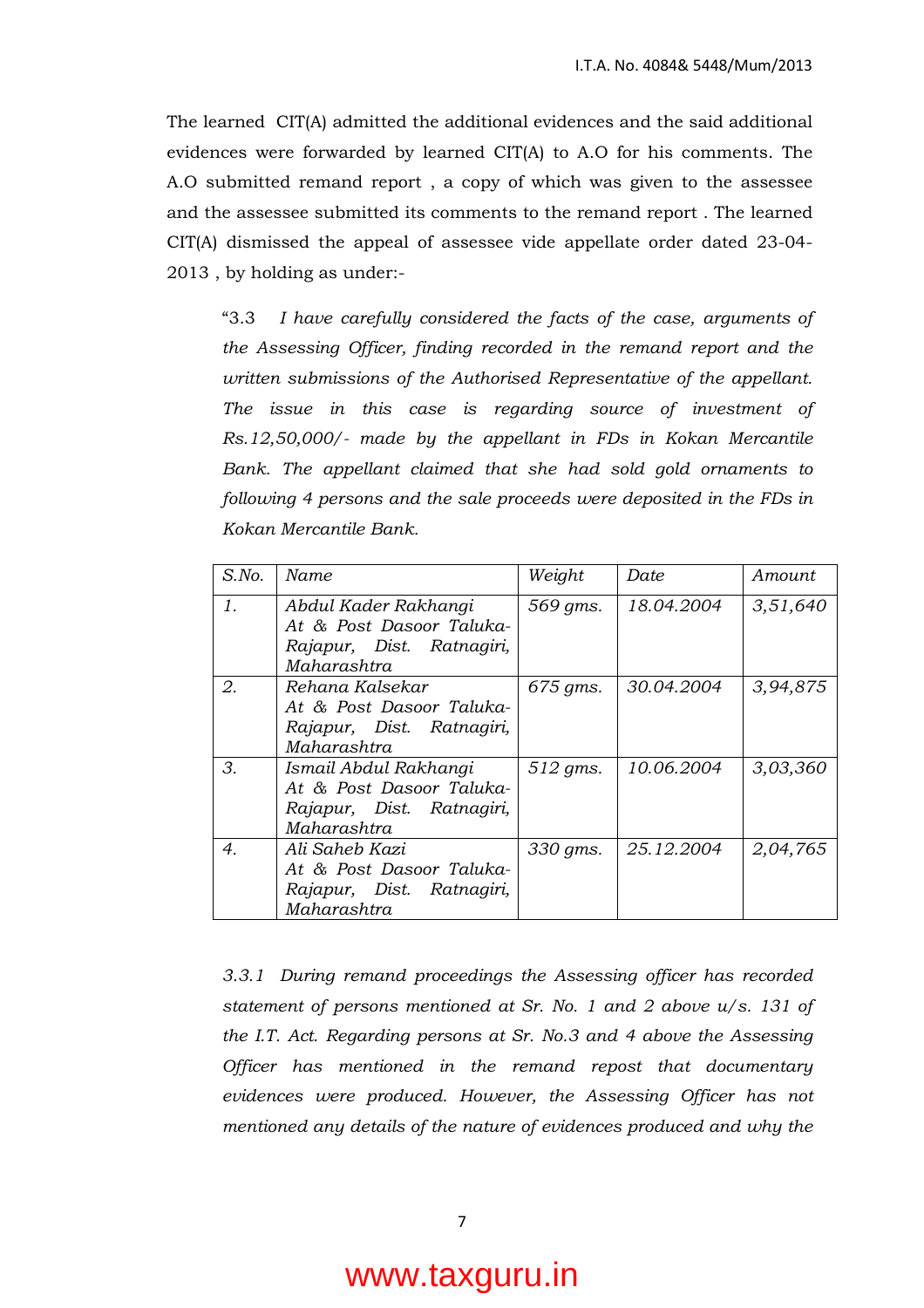same were acceptable. The Assessing Officer has summed up his findings in the remand report as below:

"The facts gathered from the abovementioned statements and details are as under:

a) Assessee has sold her ornaments which were received to her in wedding by way of Meher.

b) The ornaments sold to the closed relative in cash and subsequently cash deposited in the bank.

c) The facts has been substantiate with the statement given on oath by the confirming parties.

d) The parties whom were purchased gold from the assessee were earned agricultural income by sale of mangoes. The cash proceed received by them is basically in cash, therefore they had purchased gold from the assessee in cash.

e) The assessee is being in hardship and being the members of the family the parties are decided upon to purchase the ornaments from the assessee.

 f) Moreover, the assessee has suo-moto offered long term capital gain/loss sale of jewellery for the assessment year under consideration."

The Assessing Officer had also requested not to accept the additional evidences as adequate opportunities were offered to the appellant during assessment proceedings.

3.3.2 After going through the copies of the statement of two parties enclosed with the remand report following important observations have been noted:-

(i) Both the parties have no PAN and have never filed return of income till date.

(ii) The source of their income have been claimed to be by growing mangoes on agricultural land and selling the same through agents. In support of the earning of income, they had submitted income certificate issued by the Collector office for the purpose of bank loan. As per these certificates, the annual income of Shri Abdul Kadir Rakangi was Rs.5 to 6 lakhs for FY.2004-05 and of Rehana Kalsekar was of RS.7 lakhs for FY.2004-05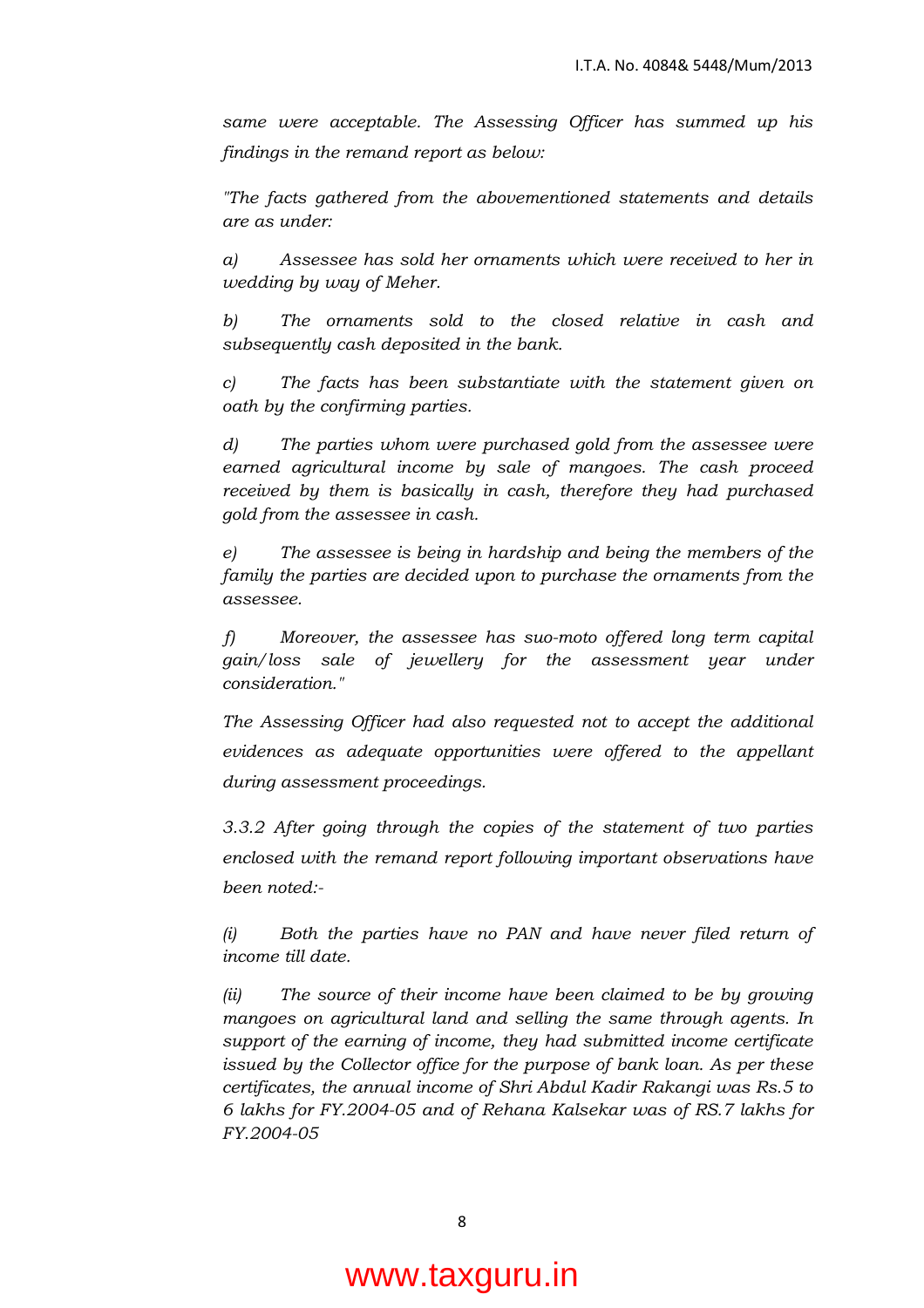(iii) Both the parties have claimed to be relatives of the appellant and stated that they had purchased gold ornaments from her in cash as the appellant was in need of money.

(iv) Both of them did not have any details of itemwise purchase of ornaments.

(v) The copies of their bank accounts or passbooks were not produced showing the sums of payment by them.

(vi) There is no proof available either with appellant or with the parties to substantiate that they have actually purchased gold ornaments from appellant by paying cash.

(vii) A copy of the appellant's Balance Sheet as on 31.3.2005 has been filed. Appellant has failed and to file any evidence to substantiate that she was in the possession of gold jewellery as on 31.3.2004 which was subsequently sold by the appellant. No Balance Sheet reflecting the possession of jewellery as on 31.3.2004 has been filed either during assessment proceedings or during appellate proceedings.

(viii) Appellant has not disclosed any capital gain/loss on sale of gold jewellery in the return of income filed for A.Y 2005-06.

3.3.3 In view of the above facts it is clear that appellant has not given any proof till date to substantiate that she was in the possession of gold jewellery and there were also no corroborating evidence to prove that this gold jewellery was sold by her to her relatives in cash. Only two persons were produced who have claimed to have purchased the jewellery from the appellant but their claims are also not supported by any evidence. In respect of another two persons there is no details in the file till date that what kind of evidences were produced by the appellant to substantiate the claim. The purchases have been claimed to be made in cash. Once the acquisition or possession of gold jewellery by the appellant cannot be proved by filing corroborative evidences, how sale of this jewellery can be relied upon as a source for depositing Rs.12,50,000/- in fixed deposits. In view of above observations, this it is held that appellant has not been able to explain the source of investment of Rs.12,50,000/- made in the FDs in Kokan Mercantile Bank. Accordingly, the Assessing Officer was justified in treating this investment of Rs.12,50,000/- as unexplained investment u/s.69 of the I.T.Act and also treating the interest thereon as unexplained income of the appellant. Therefore these grounds are dismissed."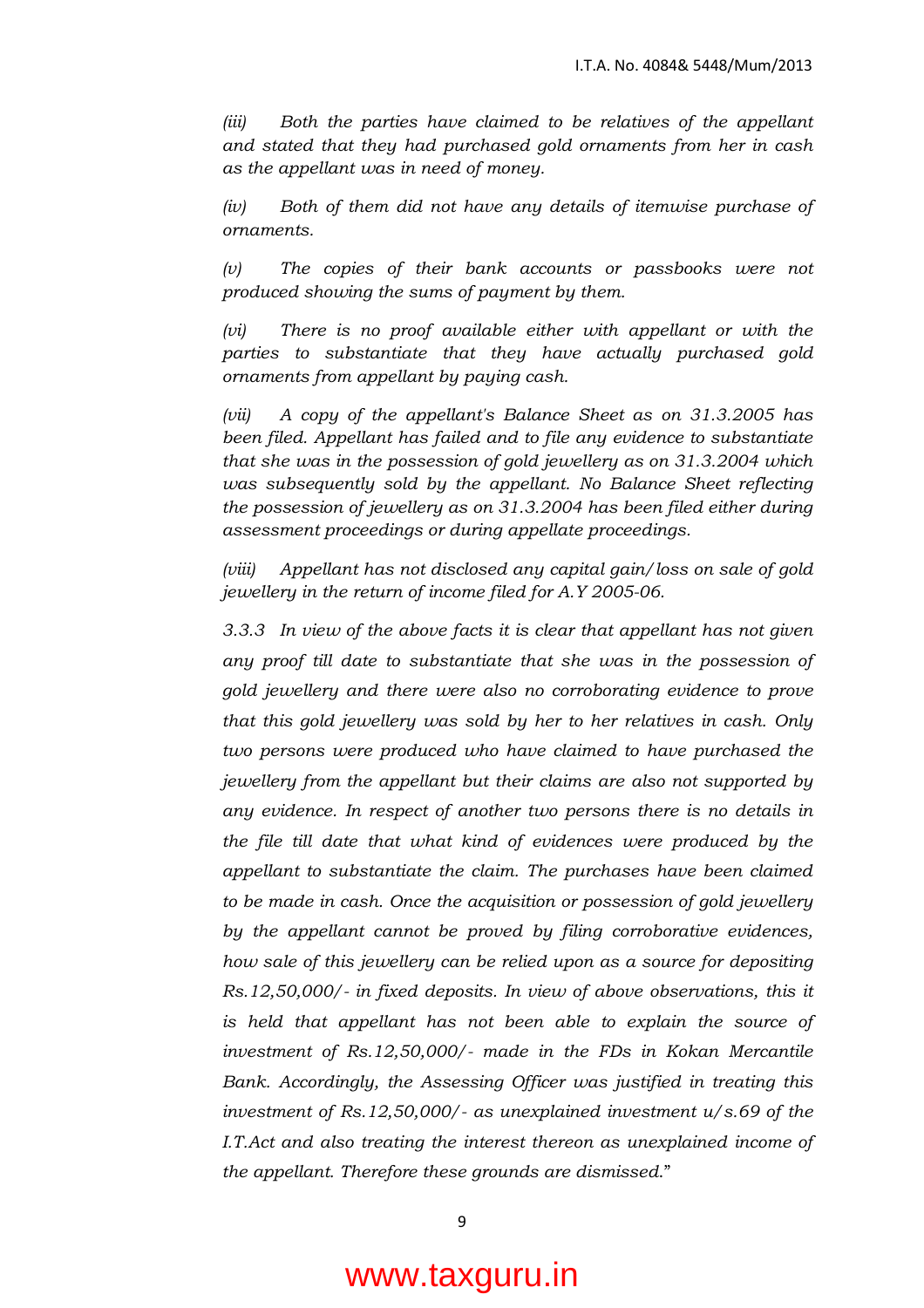6. The assessee filed an appeal before the tribunal challenging the appellate order dated 23-04-2013 passed by learned CIT(A).

7. The Ld. Counsel for the assessee at the outset submitted that the whole controversy revolves around one issue that is the investment made by the assessee in FDR with bank to the tune of Rs. 12.50 lacs(A.Y.2007-08-Rs. 30 lacs) and sources for making such investments in FDR. It was submitted that the assessee made an investment in FDR's with banks to the tune of Rs. 12.5 lakh during the impugned assessment year which was added  $u/s$ . 69 as an unexplained investment. It was submitted that the assessee died on 2nd February 2017 and it was submitted that death certificate dated 20- 02-2017 issued by Government of Maharashtra is filed with the tribunal ( which is placed in file) . It was submitted that the legal heirs of the assessee are already brought on record who are three sons of the assessee and are only legal heirs. It was submitted that Revised form 36 has been filed with the tribunal to bring on record legal heirs. it was submitted during the course of assessment proceedings for A.Y 2008-09  $u/s$  143(3) r.w.s. 143(2), the A.O found that the assessee has not disclosed Bank FDR's made in the earlier years and interest thereon credited in saving bank on Kokan Mercantile Bank in the return of income filed with revenue which led to the addition of the interest in A.Y 2008-09 . it was submitted that the investments made in Bank FDR's in assessment year 2005-06 were Rs. 12.50 lacs( Rs. 30 Lacs for assessment year 2007-08) which were not disclosed to the revenue in the return of income filed with the Revenue as they were not reflected in the Balance Sheet of the assessee and also interest earned on the said FDR's were credited with saving bank account with Kokan Mercantile Bank which was also not disclosed to Revenue which led to the reopening of the concluded assessments for the A.Y 2005-06 and 2007-08 . It was submitted that no representation could be made before the A.O as the assessee was an old lady of more than 80 years who could not make proper representation before the A.O . Our attention was drawn to assessment order page 2/para 4 and it was submitted that assessee's counsel attended before the AO but did not file the required documents/explanations as were required by the AO, which were submitted before learned CIT(A). It was submitted that the AO has made the addition of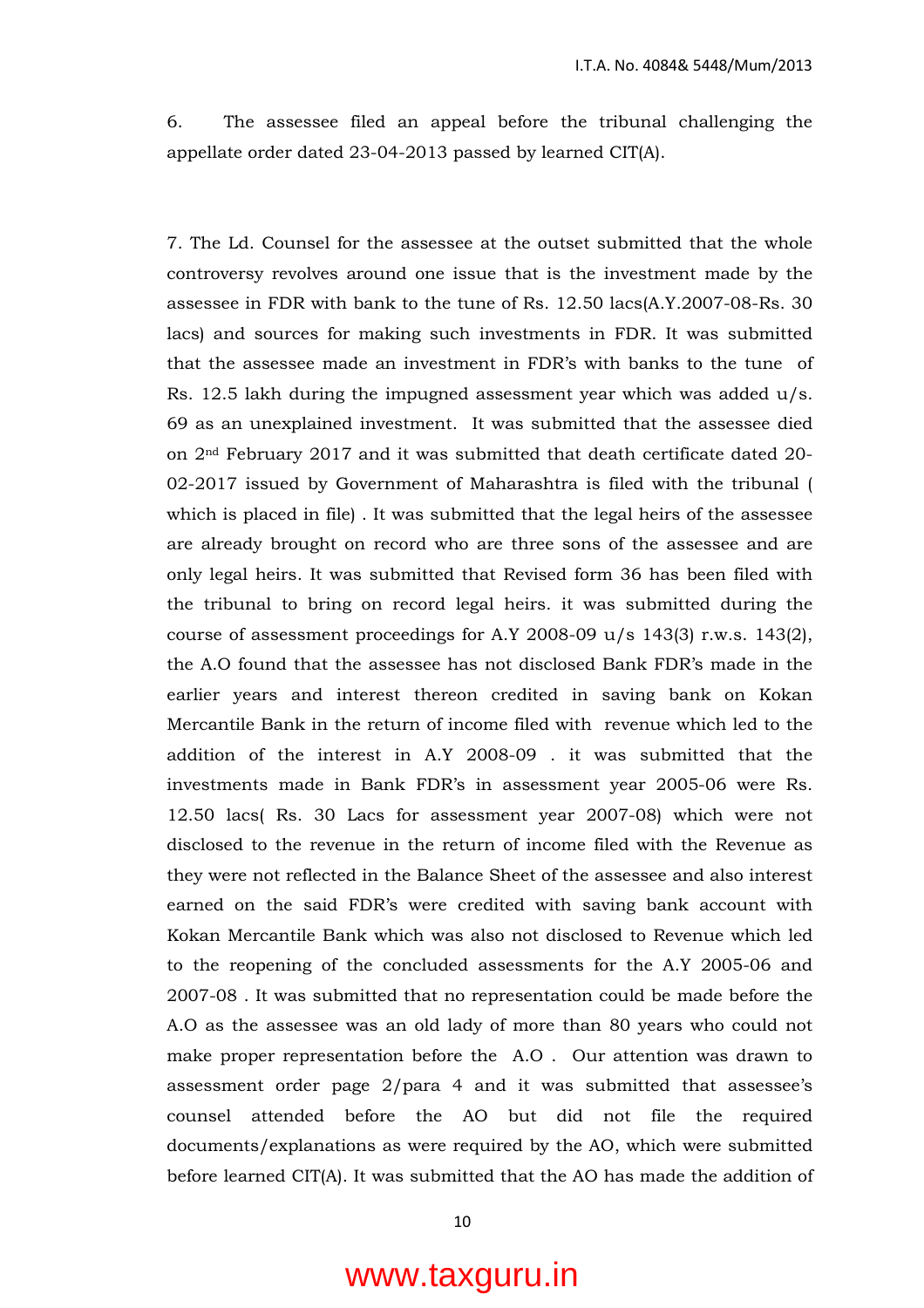Rs 12.50 lacs for assessment year 2005-06(Rs. 30 lacs for AY 2007-08)  $u/s$ . 69 as an unexplained investment as the investments made in the FD's with the bank were not disclosed in the return of income filed with the revenue and also sources of making investment in Bank FDR's could not be explained. It was submitted that the additional evidences were submitted before the learned CIT(A) which were forwarded by learned CIT(A) to the A.O and remand report was called . It was submitted that A.O accepted the sources of investment in remand report proceedings but learned CIT(A) did not accept remand report and sustained additions . Our attention was drawn to page no. 2 of the A.O order /para 4 and it was submitted that the assessee duly attended the hearing but could not file complete details before the  $AO$ .

8.On the other hand, Ld. DR submitted that the during the appellate proceedings , the assessee has submitted some details of the sources of the making of the investments in the FDR's and the A.O in remand report has only asked the learned CIT(A) to deal with the said explanations submitted by the assessee on merits. Our attention was drawn to appellate order of learned CIT(A) at page 4 wherein the AO has only asked the learned CIT(A) to deal with the contention of the assessee on merits. It was submitted that income from long term capital gains(loss) was not declared in the return of income filed with the Revenue but the said capital gains were declared during the course of appellate/remand report proceedings. Our attention was drawn to page 14 of the paper book wherein the remand report dated 26.2.2013 is placed wherein the AO requested the learned CIT(A) to decide the issue of source of cash deposits on merits. Our attention was drawn to page 5 of learned CIT(A) appellate order /para 3.3.3 wherein learned CIT(A) has given his findings in detail that the assessee has failed to substantiate that she was in possession of gold jewellery and also the assessee failed to substantiate that she sold the gold jewellery in cash .

9. The Ld. Counsel in rejoinder relied upon the decision of the Hon'ble Supreme Court in the case of Mehta Parikh 30 ITR 181(SC) and it was submitted that affidavits had been submitted of the relatives of the assessee who have purchased gold jewellery from the assessee. It was submitted that the AO/CIT(A) has not cross examined these persons who have given affidavits . It was submitted that the learned CIT(A) has not accepted the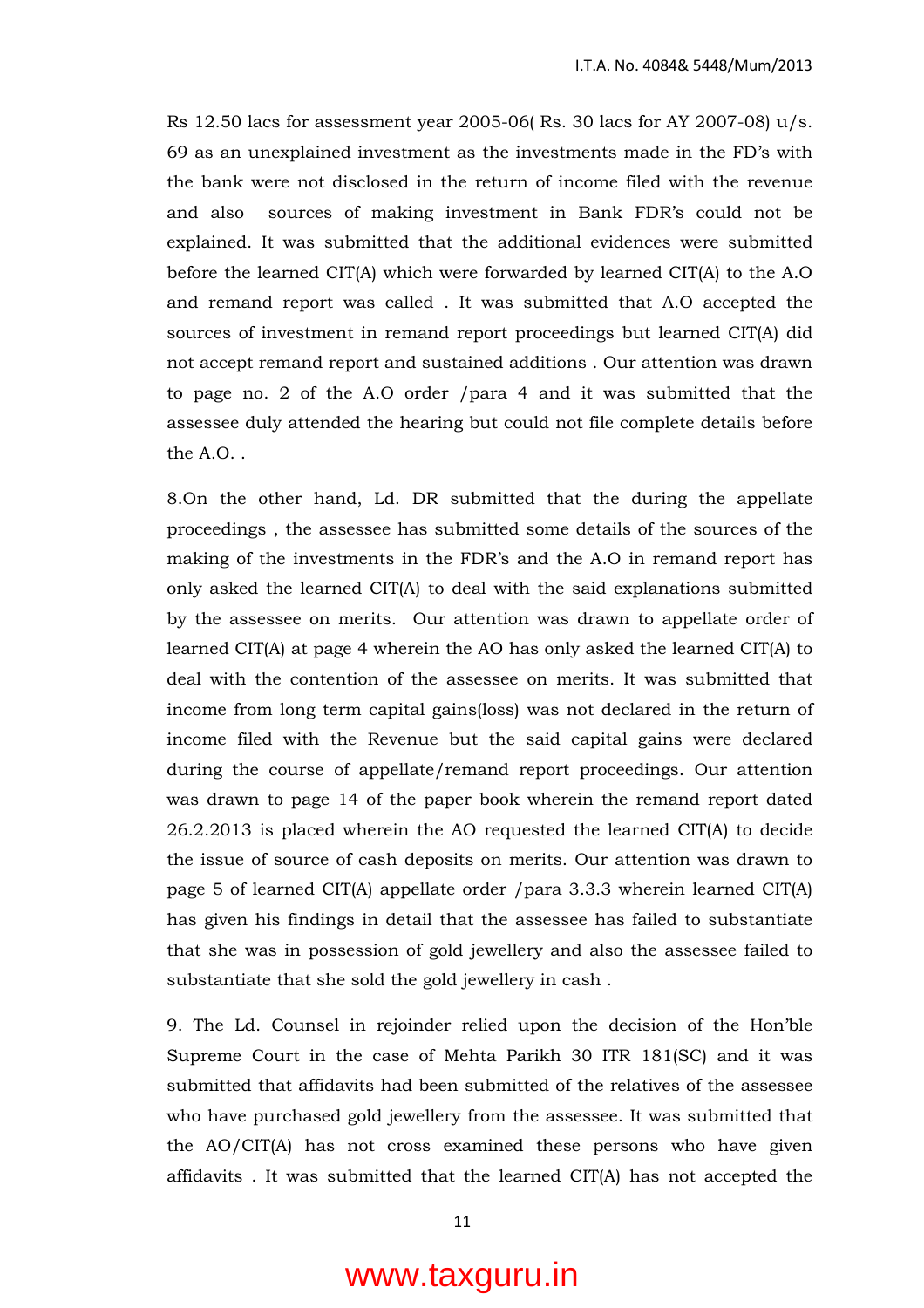findings of the A.O but dismissed the appeal of the assessee . The learned counsel for the assessee relied upon the decision of Hon'ble Punjab & Haryana High Court in the case of CIT v. Shanti Swaroop (2002) 255 ITR 0655 (P&H HC) . Our attention was drawn to affidavits executed by assessee narrating facts for AY 2005-06 and 2007-08 which are placed in paper book page no. 22 to 23 and also page no. 40 to 41. Statements on oath given by the persons who have purchased gold from the assessee are placed in paper book page no. 16 to 18 and 19 to 21 . Our attention was drawn to Remand report issued by the A.O. which is placed in paper book / page no. 8 to 10 and also page no. 11 to 15 for A.Y 2005-06 and 2007-08 . Our attention was drawn to question no. 3 and 4 raised by the revenue while recording statement on oath of Sh Abdul Faqir Mohammad Rakhangi (relative of the assessee who bought gold jewellery from assessee) wherein he stated that he is holding agricultural land at Dasoor which is ancestral land and the assessee grew mangoes on the said agricultural land (pb/page 16) . It is submitted that learned CIT(A) sustained the additions only on surmises and conjectures. It was submitted that the learned CIT(A) cannot ignore statements/Affidavit without cross examination of the parties . It was submitted that the A.O has given a favourable report in favour of the assessee in remand report proceedings while learned CIT(A) has erroneously decided the issue against the assessee .

10 Ld. DR in reply to rejoinder submitted that it is a wrong contention advanced by the assessee counsel before the tribunal as the AO has not given any favourable report in remand proceedings in favour of the assessee and AO has only asked the learned CIT(A) to decide the issue on merits . It was submitted by learned DR that no evidence has been produced by the assessee to substantiate its contentions. It is submitted that no sources of making investments in FDR have been declared and contention of the assessee does not inspire confidence. It is submitted that genuineness of the transaction is not proved. It was submitted that case laws relied upon the assessee are not applicable and the genuineness of transaction was not proved . It was submitted that the transaction which are shown to be the sources of the cash deposits in the bank are from close relative which did not inspire confidence as the said persons are not even filing return of income with Revenue and it was prayed that the addition may be confirmed.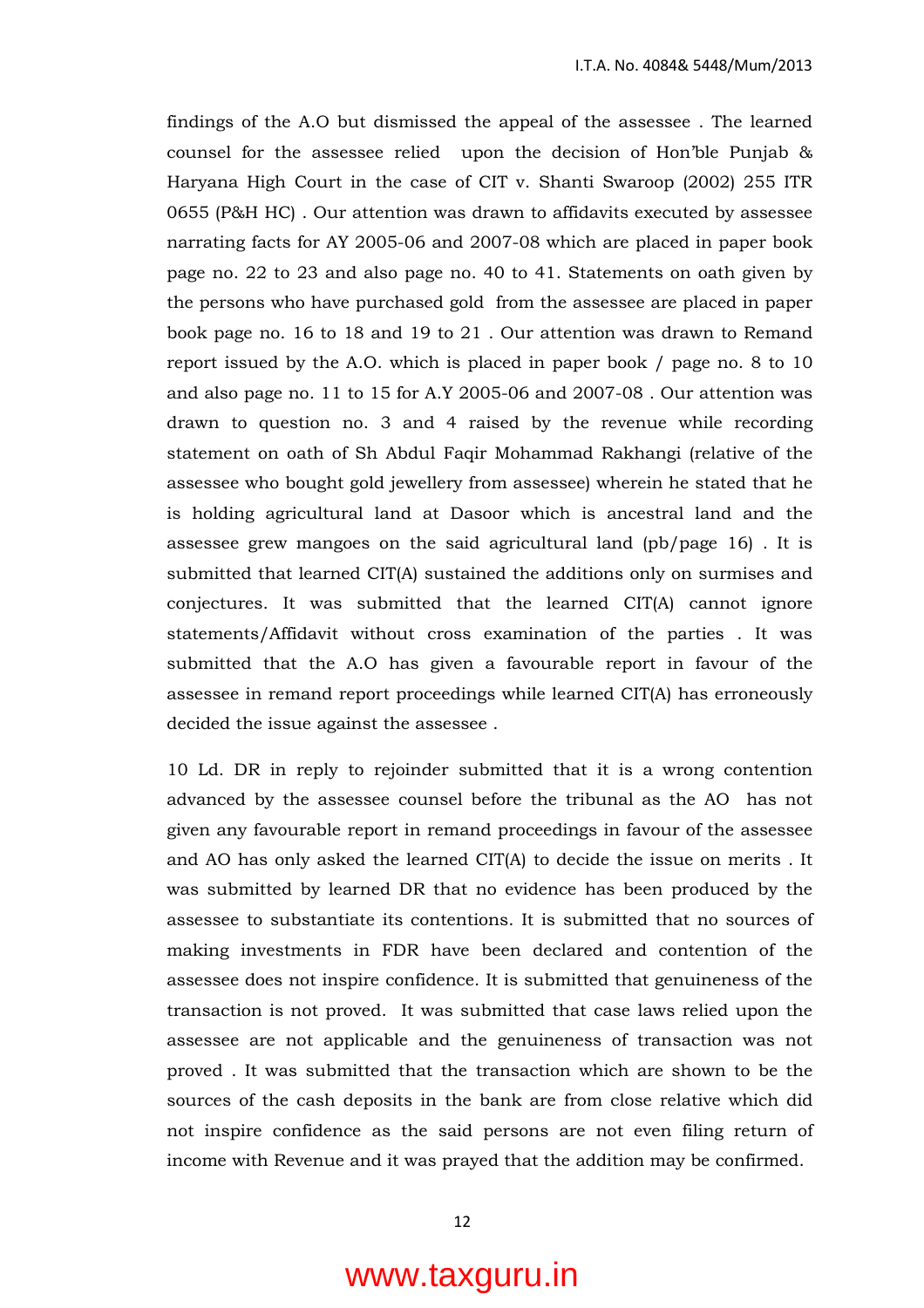11. We have considered rival contentions and perused the material on record including case laws cited by the both the parties . We have observed that assessee filed its return of income on  $29.10.2005$  u/s 139(1) wherein income declared to the Revenue was to the tune of Rs. 46,096/- . The assessee case was processed by Revenue  $u/s$ . 143(1) and no scrutiny proceeding were originally conducted against the assessee u/s. 143 (2) r.w.s. 143(3) for impugned assessment year 2005-06. However, during the course of assessment proceedings  $u/s$  143(3) r.w.s. 143(2) for the assessment year 2008-09 , it was observed by the A.O that the assessee has made fixed deposits with Kokan Mercantile Bank and Bombay Mercantile Bank in the previous year relevant to the assessment years 2005-06 and 2007-08 against which interest income has been credited in Kokan Mercantile Bank saving bank account, where in neither investments in Bank FDR's nor interest income was declared by the assessee to the Revenue , which led to the reopening of the assessment u/s. 147 of the Act. The said saving bank account wherein interest was credited maintained with Kokan Mercantile Bank was also not declared to the Revenue. The assessee was asked to explain the sources of cash deposits in the said bank account which were used to make fixed deposits with this bank to the tune of Rs. 12.50 lacs(Rs. 30 lacs for AY 2007-08) , the assessee did not give any details of sources of making said investment during the course of reassessment proceedings u/s 147 which led to the additions to the tune of Rs. 12.50 lacs( AY 2007-08 Rs 30 lacs) to the income for assessment year 2005-06 , vide assessment order dated 22-12-2011 passed  $u/s$  143(3) r.w.s. 147, while in the appellate proceedings before learned CIT(A) in the first appeal filed by the assessee, the assessee came forward to explain the sources of cash receipts which were deposited in the bank account to make FDR's . The additional evidences were filed during course of appellate proceedings before learned CIT(A) which were forwarded by Ld. CIT(A) to the A.O for remand report. The assessee during the course of appellate proceeding before learned CIT(A) has explained that Rs. 12.5 lakh in cash was received during the impugned assessment year by selling the gold ornaments to following four persons:-

|  | S.No.   Name                       |             | Weight | Date       | Amount   |
|--|------------------------------------|-------------|--------|------------|----------|
|  | Abdul                              | Kader   596 |        | 18.04.2004 | 3,51,640 |
|  | Rakhangi<br>Post<br>$\alpha$<br>At | Dasoor      | gms.   |            |          |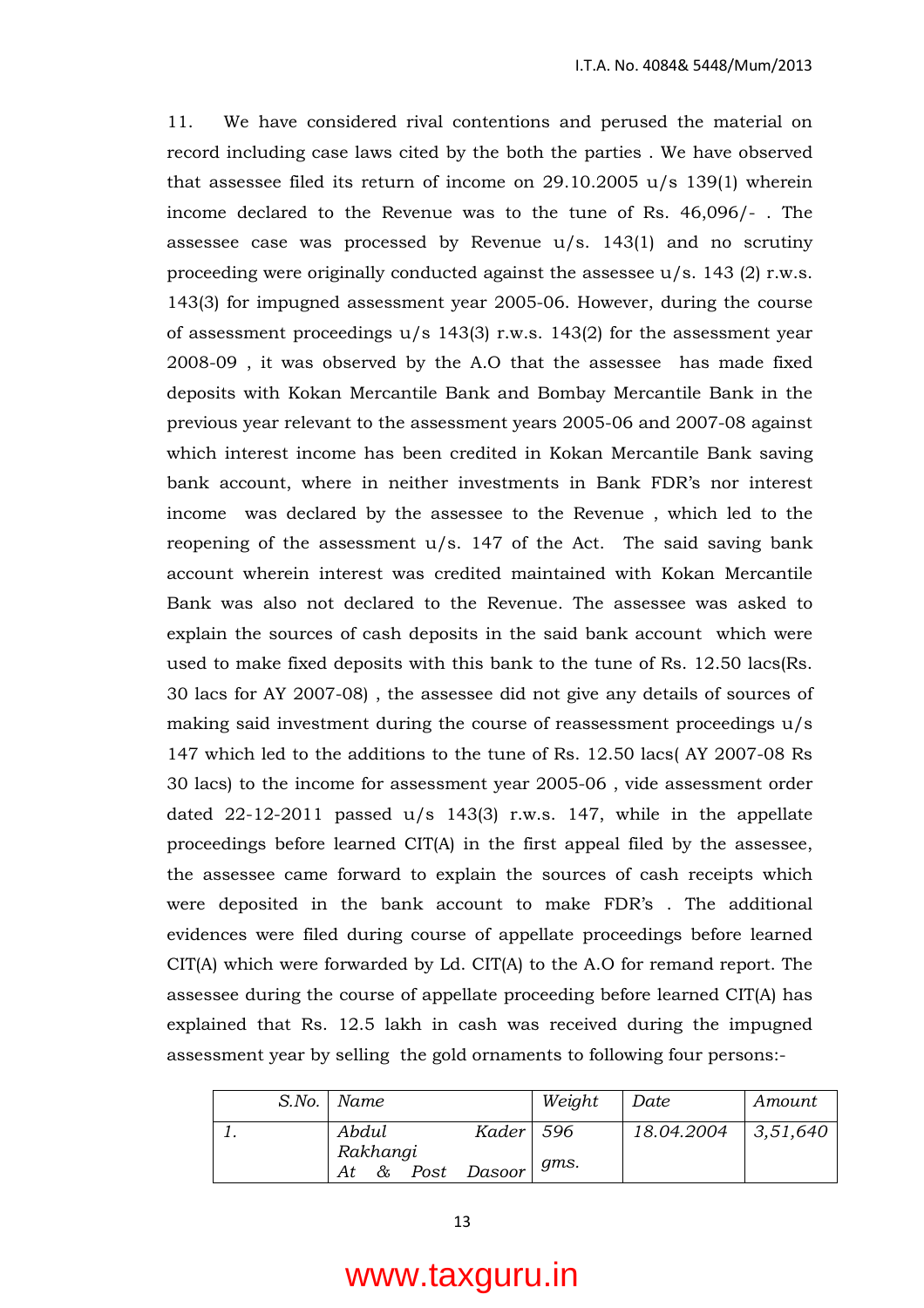|    | Taluka-Rajapur, Dist.<br>Ratnagiri, |      |            |          |
|----|-------------------------------------|------|------------|----------|
|    | Maharashtra                         |      |            |          |
| 2. | Rehana Kalsekar                     | 675  | 30.04.2004 | 3,94,875 |
|    | At & Post Dasoor                    |      |            |          |
|    | Taluka-Rajapur, Dist.               | gms. |            |          |
|    | Ratnagiri,                          |      |            |          |
|    | Maharashtra                         |      |            |          |
| 3. | Abdul<br>Ismail                     | 512  | 10.06.2004 | 3,03,360 |
|    | Rakhangi                            |      |            |          |
|    | At & Post Dasoor                    | gms. |            |          |
|    | Taluka-Rajapur, Dist.               |      |            |          |
|    | Ratnagiri,                          |      |            |          |
|    | Maharashtra                         |      |            |          |
| 4. | Ali Saheb Kazi                      | 330  | 25.12.2004 | 2,04,765 |
|    | At & Post Dasoor                    |      |            |          |
|    | Taluka-Rajapur, Dist.               | gms. |            |          |
|    | Ratnagiri,                          |      |            |          |
|    | Maharashtra                         |      |            |          |

 During remand proceedings before the AO, the A.O recorded statements on oath of the persons at serial no. 1 and 2 above , u/s. 131 of the Act while for the person at s.no. 3 and 4 above , it is stated by the AO that documentary evidences were produced. The said statements and documents filed are placed by the assessee in paper book/page 16-21 and 26-36 . Now coming to the various documents and contention raised by the assessee during the course of remand proceedings before the AO , it is observed that two persons namely Shri Abdul Kader Faqir Mohammed Rakhangi and Ms. Rehana Kaleskar who have stated to have purchased gold ornaments from the assessee has given a statement under oath , wherein Sh Abdul Kader Faqir Mohammed Rakhangi have stated on oath that he do not hold any PAN and did not any filed any return of income till date . He claimed that he has some agricultural land at Dasoor which is ancestral property wherein mangoes are grown which are sold through agents. That he claimed that he has income of Rs.5 to 6 lakh in financial year 2004-05 and Rs.6 to 7.50 lakh for financial year 2006-07. He also enclosed one certificate issued by the collector office to show his income which was obtained for the purposes of taking bank loan. He has claimed that his agricultural income and past savings were used to buy gold ornaments from the assessee. He was asked to explain itemwise details of ornament purchased but he could not give any detail of the item wise ornament purchased from the assessee but he confirm that he purchased some 550 to 600 gram of gold ornaments from the assessee by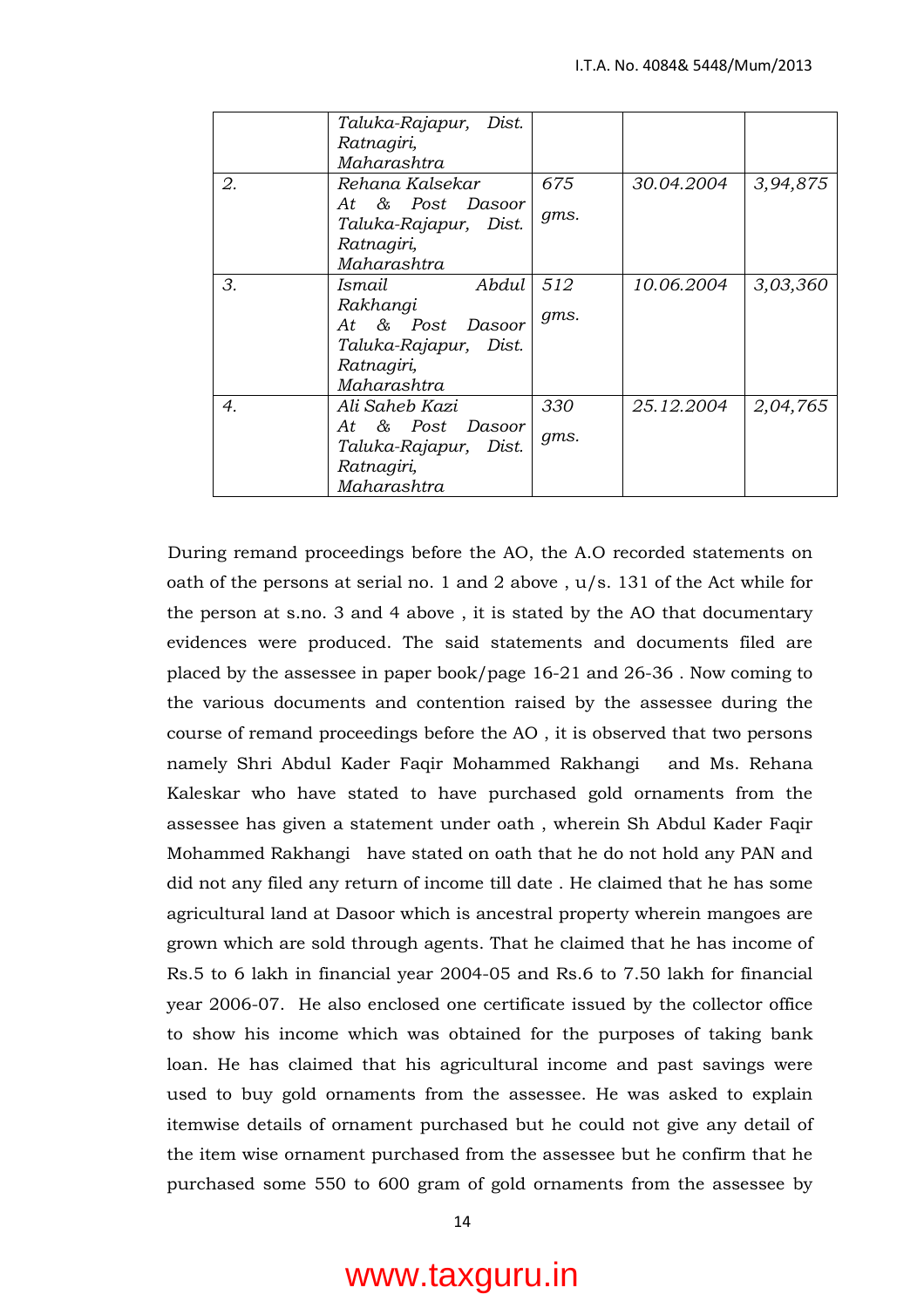paying cash in financial year 2004-05 and also 600-650 gms of gold ornaments in financial year 2006-07 , but no further detail of purchase of item wise ornament could be submitted by said Mr Abdul Kadir Faqir Mohammed Rakhangi which he confirmed to submit in due course of time but was never submitted later. He also submitted that he does not have any bank account and all dealing were made by him in cash. Similar statements were given on oath by Smt. Rehana Kalsekar before the AO . The assessee has also filed an affidavit (pb 22-23/pb) dated 20-06-2012 wherein she stated that she is pursuing mohmadam religion by birth and got married in 1950 . It was submitted by her in the affidavit that at the time of marriage her husband gave her meher of 4 kg of gold ornaments and 150 kg of Sliver utensil being security as per their tradition/customs in society. It was also averred that she used to buy gold/silver out of her PIN money as well from gifts received in cash .She also averred in the affidavit that she sold gold to the following persons:-

| $S$ .No. | Name                                                                                          | Weight   | Date       | Amount   |
|----------|-----------------------------------------------------------------------------------------------|----------|------------|----------|
| 1.       | Abdul Kader Rakhangi<br>At & Post Dasoor Taluka-<br>Rajapur, Dist. Ratnagiri,<br>Maharashtra  | 596 gms. | 18.04.2004 | 3,51,640 |
| 2.       | Rehana Kalsekar<br>At & Post Dasoor Taluka-<br>Rajapur, Dist. Ratnagiri,<br>Maharashtra       | 675 gms. | 30.04.2004 | 3,94,875 |
| 3.       | Ismail Abdul Rakhangi<br>At & Post Dasoor Taluka-<br>Rajapur, Dist. Ratnagiri,<br>Maharashtra | 512 gms. | 10.06.2004 | 3,03,360 |
| 4.       | Ali Saheb Kazi<br>At & Post Dasoor Taluka-<br>Rajapur, Dist. Ratnagiri,<br>Maharashtra        | 330 gms. | 25.12.2004 | 2,04,765 |

She also averred in the said affidavit , details of cash deposits in the Kokan Mercantile Bank Ltd. on following dates

| Amount   |
|----------|
| 2,00,000 |
| 2,00,000 |
| 2,00,000 |
| 2,00,000 |
| 2,00,000 |
|          |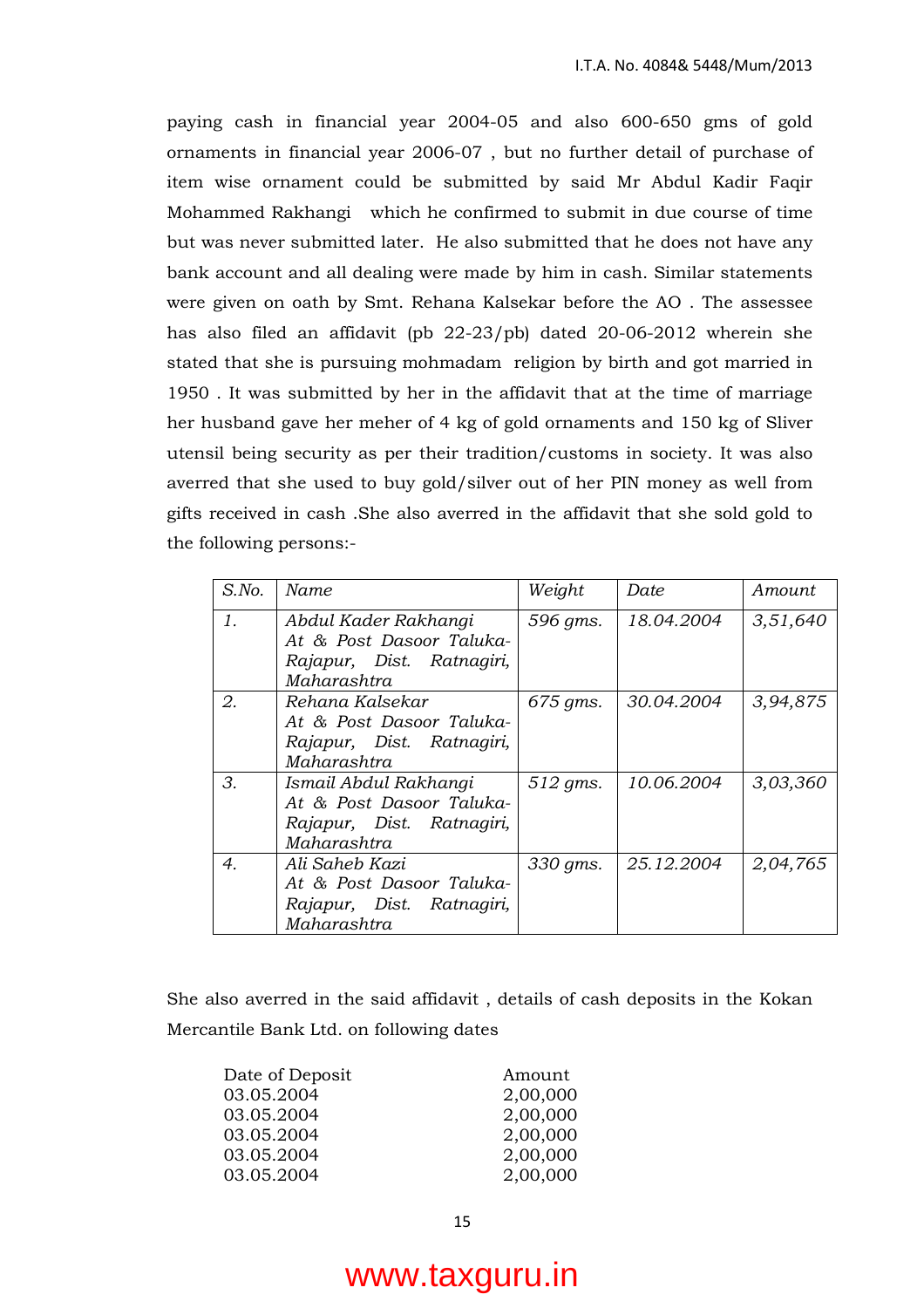#### 01.01.2005 2,50,000

It was stated by her in affidavit that the aforesaid cash deposits in bank were out of proceeds of sale of gold ornaments . The confirmatory letters from these four persons along with details of agricultural land holdings of these four persons were submitted which has been placed on record in paper book page no. 26 to 37. The assessee has also submitted computation of income from long term capital gains/losses from sale of gold ornaments during the remand proceedings before the AO. The A.O submitted remand report to learned CIT(A) wherein he first of all objected to the admission of the said additional evidences as in his opinion sufficient opportunity was granted by him to the assessee in assessment proceedings and there is no justification produced by the assessee for admission of the additional evidences at this stage. Then the AO summarised factual contentions placed by the assessee before him and after reproducing the same left the matter to the learned CIT(A) to be decided by learned CIT(A) on merits. Thus, the contention of the learned counsel for the assessee is devoid of any merits that the AO has adjudicated the issue on merits in remand report proceedings rather the AO only summarised the entire factual details as claimed by the assessee in remand report proceedings and placed the same before learned CIT(A) for him to decide the issue on merits in appellate proceedings. After considering the remand report and the additional evidences submitted by the assessee, the learned CIT(A) rejected the contentions of the assessee by holding that transactions for sale of gold ornaments as claimed by the assessee is not a genuine transaction and the assessee has not given any proof to substantiate that she was in possession of gold jewellery and there is no evidence on record to prove that the said gold jewellery was sold by the assessee to her relative in cash. Thus, learned CIT(A) held that the assessee is not able to explain the sources of investment of Rs.12.50 lacs made in FDR with Kokan Mercantile Bank which was held to be unexplained investments u/s 69 and also treating the interest earned thereon as unexplained income which were held to be taxable in the hands of the assessee, vide appellate order dated 23-04-2013.We have given anxious , careful and patient thought to the whole spectrum of contentions and material on record submitted by the assessee and its appreciation by the authorities below. We are fully aware that the assessee was a senior citizen and an old lady of around 75 years during the impugned assessment year

16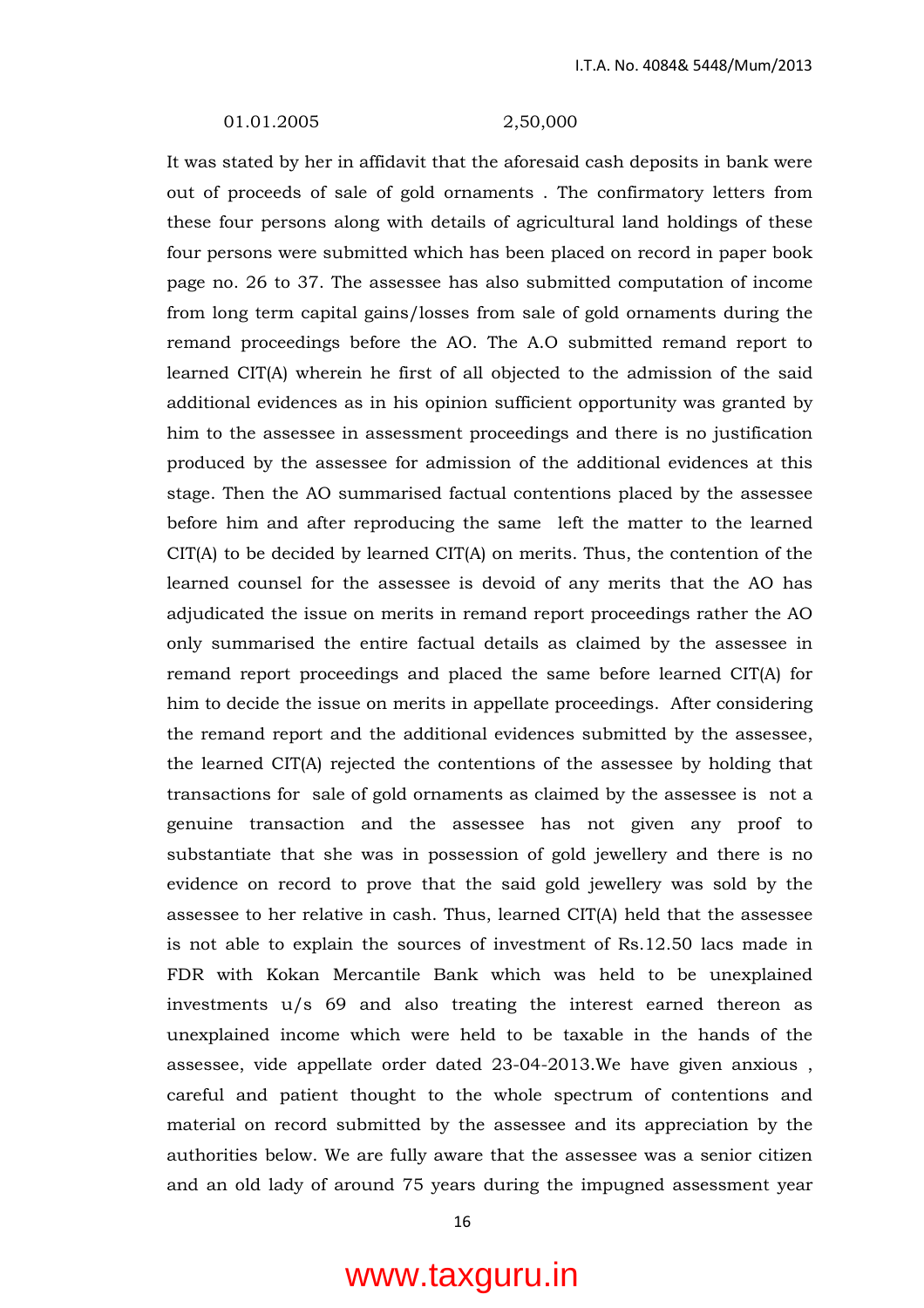(DOB 20-01-1930).She died on 02-02-2017 for which necessary death certificates have been placed on record by the assessee. The legal heirs are brought on record and revised form no 36 is filed. We have observed that assessee filed return of income u/s. 139(1) declaring income of Rs. 46,096/-. The assessee has made huge fixed deposits of Rs.12.5 lakh (Rs 30 lacs in AY 2007-08) in bank account with Kokan Mercantile Bank which were made out of cash deposits in the banks and the said bank accounts as well FD's were not declared to the Revenue. An explanations has been sought to be offered by the assessee only after the said fixed deposits with banks were detected by revenue as the fixed deposit made out of said cash deposits and interest earned thereon the said FD's were not declared by the assessee to the revenue in the return of income filed with the Revenue . The case of the assessee was under scrutiny for assessment year 2008-09 when said non disclosure/non declaration of income by the assessee to the Revenue was detected for the first time by the AO which led to reopening of the assessment u/s 147 for impugned assessment year 2005-06 , wherein the assessee has not raised any challenge to reopening of assessment u/s 147 which has reached finality. The assessee came forward with the details of the sources of cash deposits in bank account to the tune of Rs. 12.50 lacs ( AY 2007-08 Rs 30 lacs) by brining on record four persons who were close relatives of the assessee out of whom two persons namely Shri Abdul Kader Faqir Mohammed Rakhangi and Ms. Rehana Kaleskar have given statements on oath before the A.O owning the said transactions for purchase of gold ornaments from the assessee but the entire purchases were claimed to be made in cash. It is stated by said persons that they have agricultural land which is inherited from ancestors and mangoes are grown there and these gold ornaments are purchased from the sale of mangoes in cash and from past savings. They have given document of their land holding and yearly income is in the range of Rs. 5-7 lacs while no return of income has been filed by them nor are they holding PAN . No linkages of cash withdrawal from bank has been bought on record rather the said persons claimed that they are not maintaining any bank account and/or the bank accounts ,if maintained were not produced before the AO. No contemporaneous evidences are brought on record to prove these purchases of gold by these persons from the assessee. These two persons were not having PAN and not filing return of income with the Revenue. The said gold so purchased from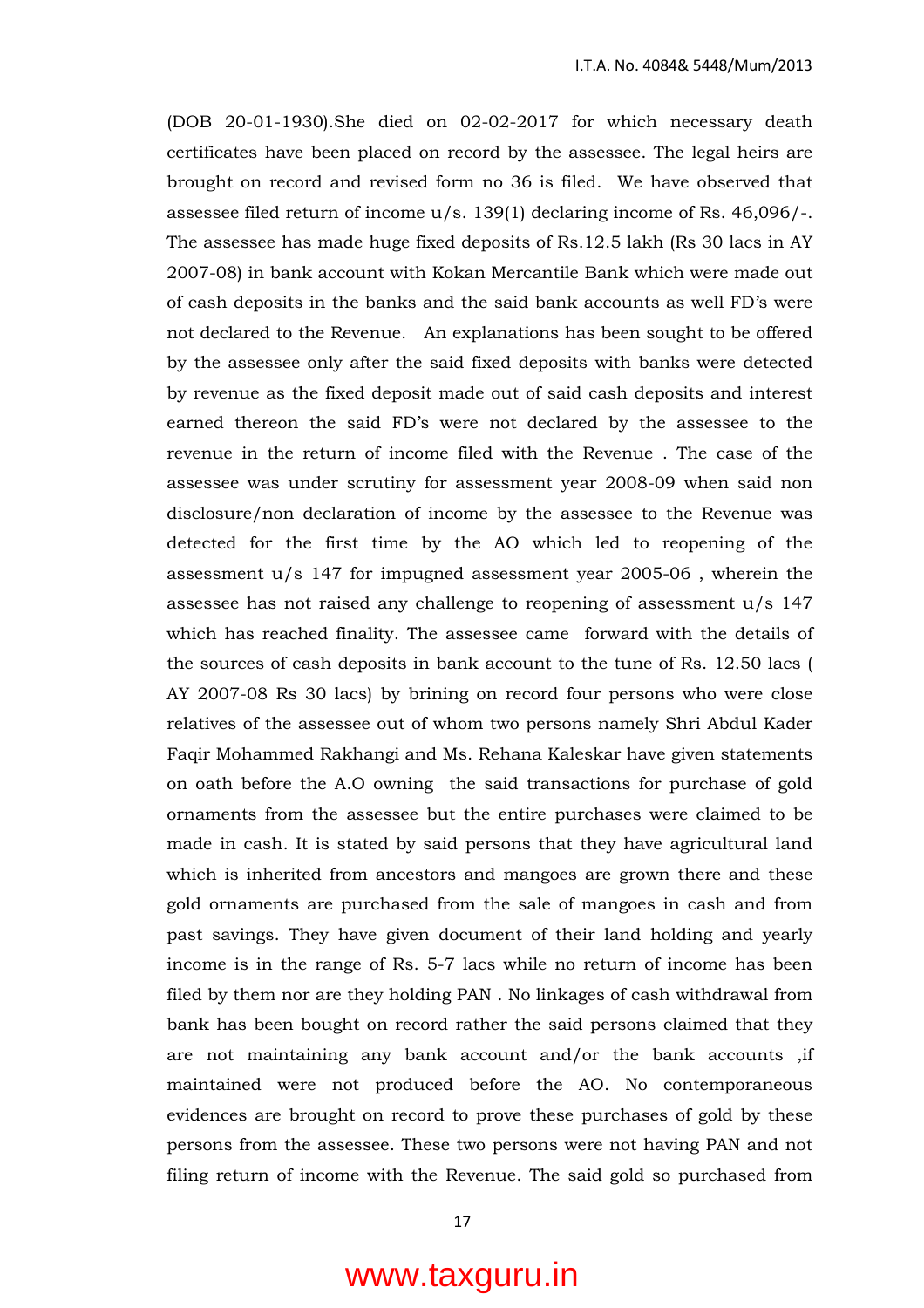the assessee has not been declared and disclosed by these buyers to the Revenue in return of income filed with Revenue in-fact both of them were not filing their income-tax returns with Revenue. These persons carried out all transactions of purchase of gold ornaments in cash. These two persons claimed that they own agricultural land which is their agricultural land wherein mangoes were grown and they have income from sale of mangoes which are sold through agents for which proceeds are realised in cash. The income from these agricultural activity is also stated to the tune of Rs. 5-7 lacs in a year. No cash flow statements have been submitted by these persons to substantiate that cash was duly utilised to buy gold ornaments and their earnings were sufficient to sustain their family requirements etc.. These two persons could not give item wise details of ornaments purchased from the assessee when specifically asked by Revenue , while it was expected from them at the time of recording of statement to carry all details with them. They promised to give item-wise details of ornaments purchased from the assessee but no details were filed by the said persons subsequently. The confirmatory letters were also produced from the four persons who bought the gold ( including two persons who gave statement on oath) confirming the transaction of purchase of gold ornaments from the assessee. The land holdings of these persons wherein mangoes were claimed to be grown is brought on record and is stated by all that they are agriculturist and income from sale of mangoes as well past savings were utilised to buy gold of Rs 12.50 lacs( Rs. 30 lacs in AY 2007-08) . The assessee has also executed an affidavit averring that the transactions for sale of gold ornaments to these four persons was in cash . Deposits of a such huge amount of cash in the bank account being 12.5 lakh in A.Y 2005-06 and Rs.30,00,000/- for A.Y 2007-08 has to be properly explained by the assessee with cogent evidences and material especially contemporaneous evidences which could establish that transactions as claimed did took place at that point of time which can inspire confidence. None of the contemporaneous evidences are brought on record by the assessee to substantiate the happening of the transaction at that time. it is important to refer to provisions of Section 106 and 114(g) of the Indian Evidence Act,1872. Section 106 of the 1872 Act stipulates that burden of proving fact which is especially within the knowledge of any person is on that person. Similarly Section 114(g) of the 1872 Act stipulates that the evidence which could be and is not produces would , if produced, be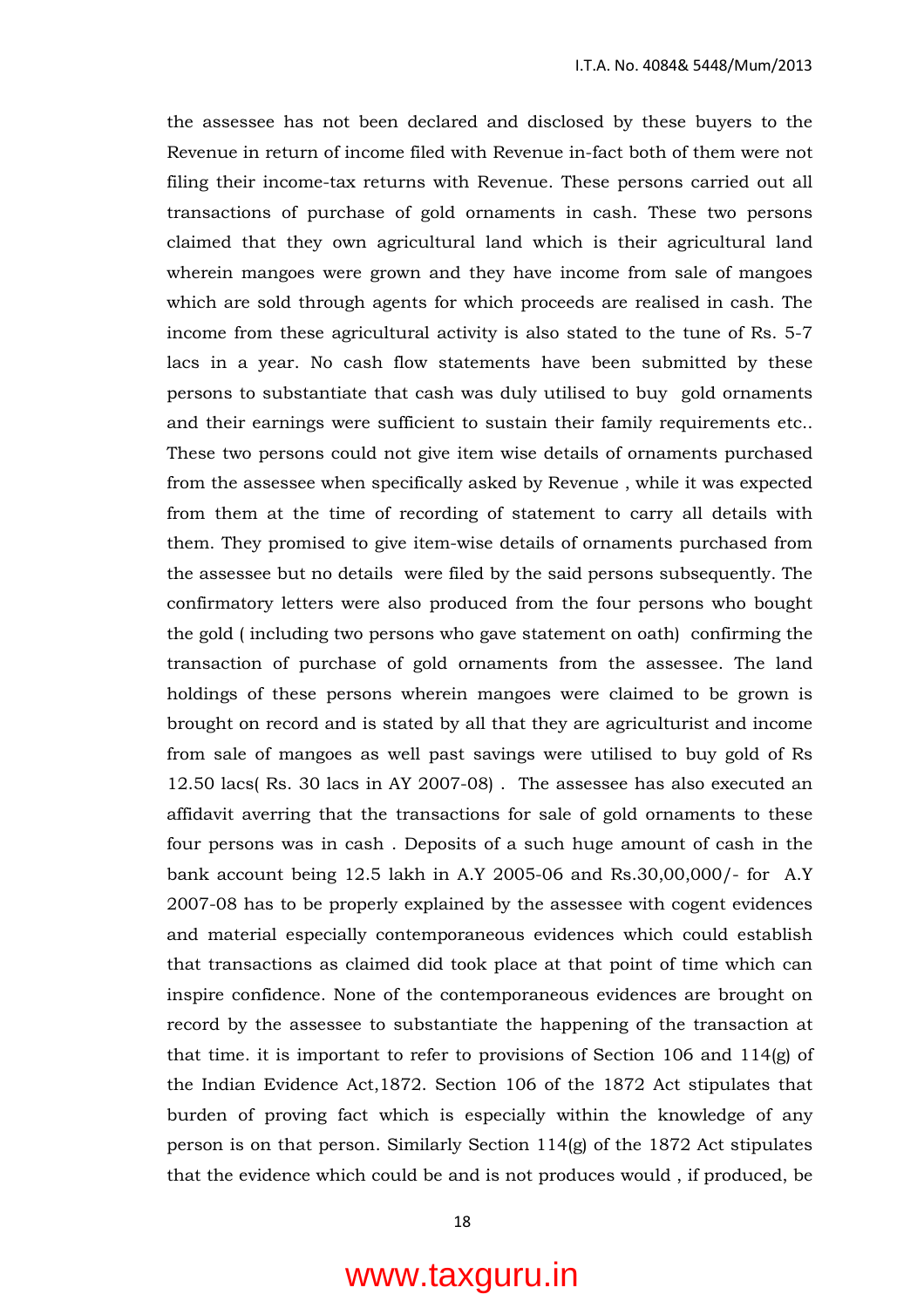unfavourable to the person who withholds it. The assessee's has claimed that 4 kg of gold ornaments and 150 kgs of silver utensil were given to her as meher as per mohmadam customs and she was married in 1950 . It was also averred that gold ornaments were purchased from time to time out of her PIN money and gifts received. The assessee has not brought on record any evidence of contract of meher in her favour nor independent witnesses are brought on record to substantiate that the said meher was granted in her favour by her husband at the time of marriage. There is no evidence on record which substantiate this contention of the assessee and this is to be evaluated on touchstone of preponderance of probabilities as the assessee has never declared gold/silver holdings in the returns of income filed with Revenue nor the said details are filed with any authorities as no such evidences is brought on record. Even details as to family background/status of the family including assets and earnings of family members are not submitted to substantiate that such gold /silver holding is reasonable keeping in view family background/status of the assessee. The assessee has not brought on record any evidences of buying gold/silver by way of invoices or cheque payments to substantiate its claim that she bought gold/silver from time to time from her PIN money or gifts. No details of family background and status of the family including their earnings and assets has been brought on record to justify holding of gold / silver of such magnitude. The assessee has not since 1950 ever declared these holdings of gold /silver in income tax returns filed with Revenue. The assessee did not ever file any wealth tax returns with the Revenue. The assessee has originally filed return of income u/s 139(1) but did not declare income from capital gains arising from sale of gold ornaments as claimed by the assessee. The assessee has filed one valuation report dated 16-04-2002 valuing her gold ornaments and silver utensil held by her at 31-03-2002, which is issued by Sh. Ajit Amarchand Jhaveri (approved valuers) which is placed in paper book/page 62-64. It is not explained by the assessee why she obtained said valuation report in 2002 and having so obtained why she did not acted upon the said valuation report by declaring the said gold/silver in her income tax returns and also she needed to explain why she did not filed her wealth tax return thereafter even after obtaining the said valuation report in 2002 which establishes her liability towards wealth tax. Even the assessee did not declare and brought on record the said gold ornaments/silver in her balance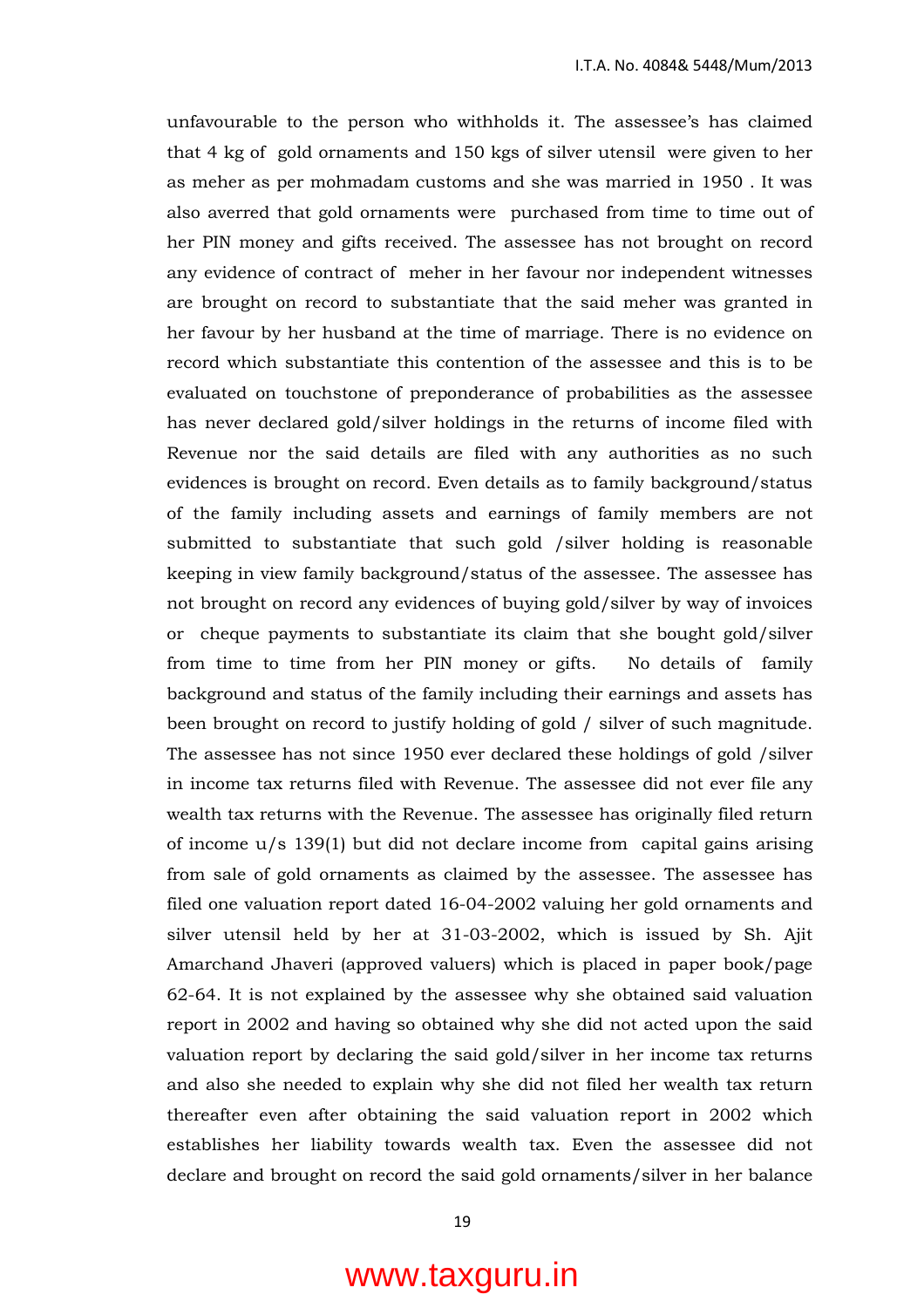sheets filed with Revenue even after obtaining valuation report in 2002. It is also not brought on record whether the said valuer raised any invoice for his fee for doing this valuation report and whether any payment for said fee was made by cheque at that point of time. The onus was on the assessee to prove genuineness of the transaction for purchase , acquisition and sale of gold/silver which the assessee failed to discharge. Thus, the contention of the learned counsel for the assessee is devoid of any merits that the AO has adjudicated the issue on merits in remand report proceedings rather the AO only summarised the entire factual details as claimed by the assessee in remand proceedings and placed the same before learned CIT(A) for him to decide the issue on merits. The case laws relied upon by the assessee are clearly distinguishable . In the case of Shanti Swarup(supra), Hon'ble Punjab and Haryana High Court upheld the decision of tribunal as the decision of the tribunal was based on appreciation of facts. This decision has no application to the case in hand which is decided on its own facts on merits . The assessee has also placed reliance on decision of Hon'ble Supreme Court in the case of Mehta Parikh & Co(supra) is a case where cash book stood accepted and affidavits were produced before AAC to explain the transactions , it was held that affidavit could not be rejected in the absence of cross examination of the deponent. In the instant case before us statements of two persons who allegedly purchased gold from the assessee in cash were recorded wherein they explained that they purchased gold from assessee in cash from agricultural income . These persons could not submit item wise details of ornaments purchased from assessee nor they could submit the cash flow statements to justify the purchase of gold from the assessee in cash. They each have income of only Rs. 5-7 lacs per year only and they claimed that they purchased gold of Rs 3.50-Rs 4.0 lacs each from the assessee which does not inspire confidence on the touchstone of preponderance of probabilities also. No contemporary evidences have been brought on record by either party to substantiate and prove genuineness of purchases of gold from the assessee. They have not declared the said gold in their returns of income rather they did not even held PAN nor had ever filed any return of income with Revenue. They did not either held bank accounts or they did not produce the bank accounts either before the authorities below. These persons are also close relatives of the assessee. Thus, the statements of the said persons who were witnesses is not supported by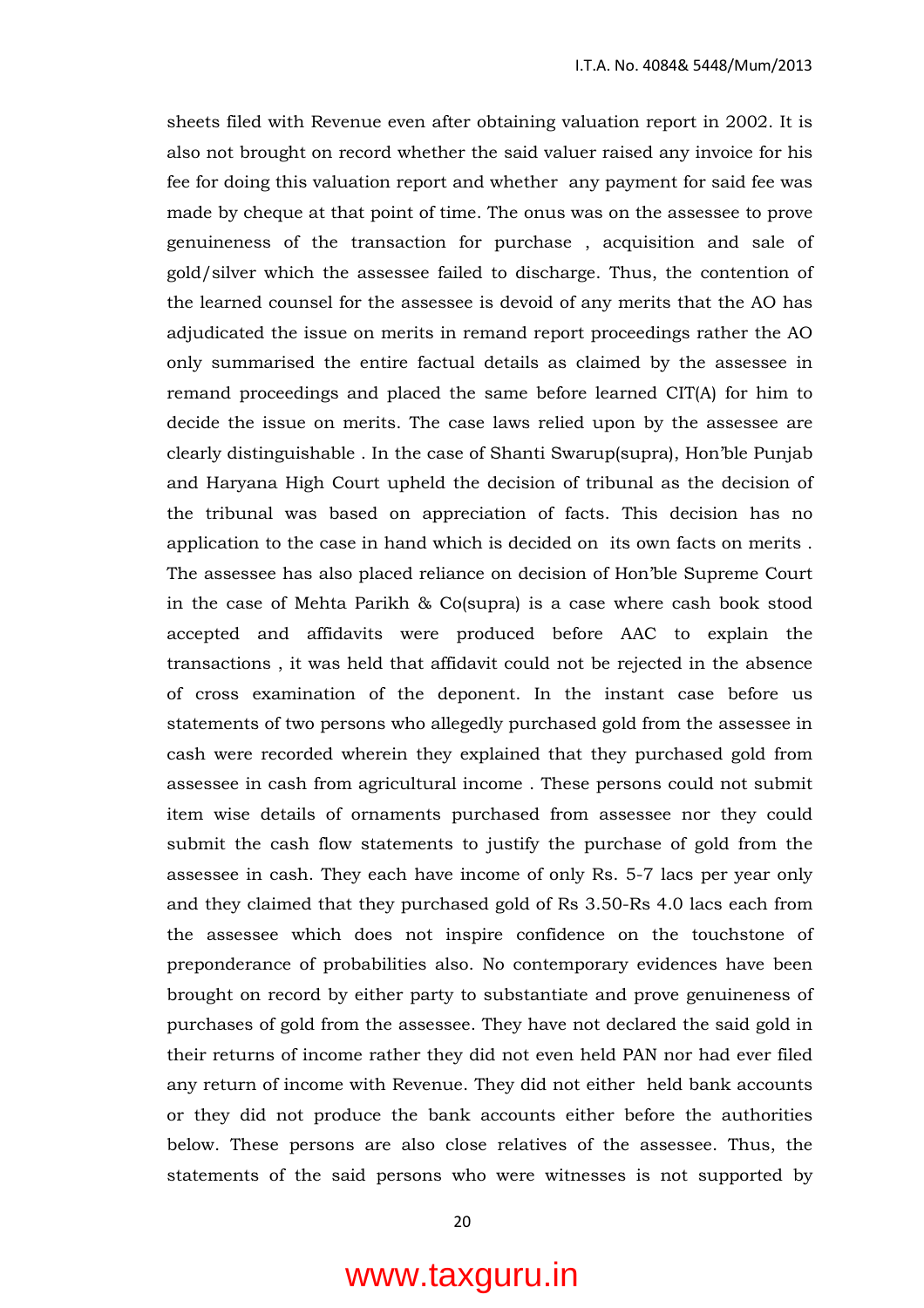evidences on record. The affidavit of the assessee is a self serving document, while we have observed serious flaws and deficiencies in the contention of the assessee which are detailed above and are not repeated again . Keeping in view entire factual matrix of the case as detailed above , we have observed that the whole story of sale of gold ornament/silver in cash to close relatives was set up by the assessee after the assessee was cornered by Revenue and it does not inspire confidence , thus her contentions are hereby rejected because neither the purchase/holding of gold ornaments/silver is proved nor the genuineness of the sale of gold ornaments/silver stood proved based on material on record. The said FDR's and interest earned on them were never declared by the assessee to the Revenue and was detected by the Revenue during the course of assessment proceedings for AY 2008-09 while led to reopening of assessment u/s 147 for the impugned assessment year 2005- 06 and assessee in order to justify the receipt of cash of approx. Rs.52.5 lakh which stood deposited in Bank account in previous years relevant to A.Y 2005-06 and 2007-08 came forward with this theory of sale of gold ornaments/silver in cash to close relatives who are not even holding PAN and are not filing return of income with Revenue . The statements on oath recorded of these persons who are close relatives and stated to have purchased gold ornaments in cash from the assessee do not inspire confidence due to various reasons cited above. The affidavit submitted by the assessee is a self serving documents which is rejected in the absence of cogent and reliable evidences on record to substantiate assessee's contentions. it is important to refer to provisions of Section 106 and 114(g) of the Indian Evidence Act,1872. Section 106 of the 1872 Act stipulates that burden of proving fact which is especially within the knowledge of any person is on that person. Similarly Section 114(g) of the 1872 Act stipulates that the evidence which could be and is not produces would , if produced, be unfavourable to the person who withholds it. Thus, the onus was on the assessee to have bring on record cogent and reliable evidences to support her contentions. However, we cannot also shut our eyes to reality of Indian lives wherein there is a love, pride and preference of Indian households to invest and hold gold ornaments etc for their usage as well for rainy days wherein gold can be sold to tide over financial difficulties. However, we also note that there is a CBDT instruction/guidelines no. 1916 dated 11th May, 1994 which although relates to non seizure of gold during the course of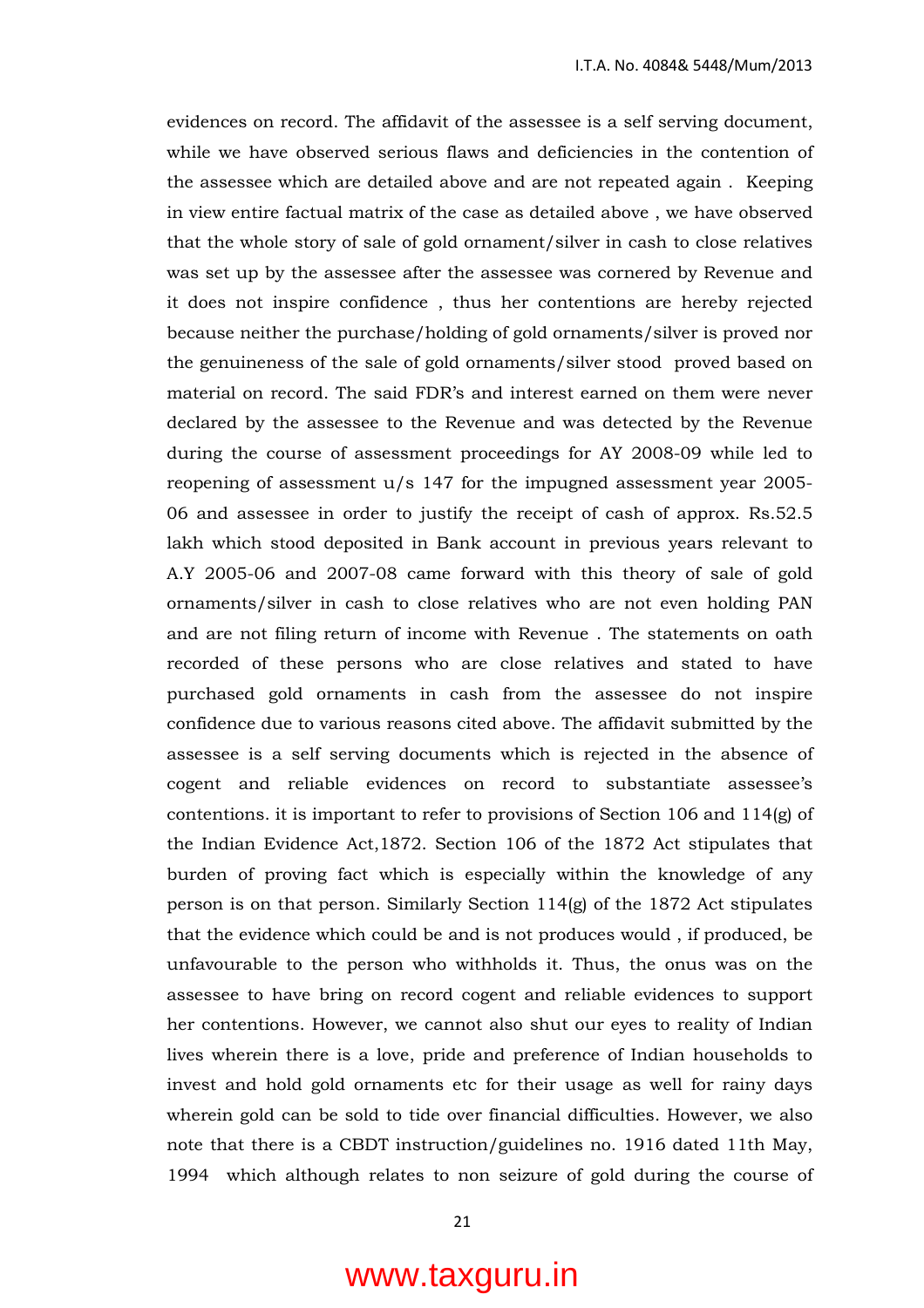search operation u/s 132 which has duly considered Indian traditions and culture , wherein it is permitted by CBDT not to seize gold ornaments and jewellery in case of married lady to the tune of 500 gram in the course of search operations where no wealth tax returns are filed by said married lady and hence we are of the view that the explanation of the assessee of holding of the gold ornament/jewellery to the tune of 500 gram stand accepted , while the rest of the theory of selling balance of the gold /silver as put forward by the assessee stood rejected and it is held that the assessee could not substantiate the genuineness of the transaction for the balance quantity of sale of gold ornaments/silver and hence after giving credit for value of gold to the tune of 500 gms, rest of the amount shall be charged to tax in the hands of the assessee as undisclosed income . While for sale of 500 gram of the gold , the same shall be brought to tax by computing income from capital gains for which the assessee shall submit necessary details which shall be verified by the AO in accordance with law. Thus, we confirm the appellate order of learned CIT(A) with above modification wherein the assessee will get part relief as detailed above. We order accordingly.

12. In the result appeal of the assessee in ITA no. 4084/Mum/2013 for AY 2005-06 is partly allowed. We order accordingly.

13. Now we will take up appeal for AY 2007-08 in ITA No. 5448/Mum/2013. Our decision in ITA no. 4084/Mum/2013 for assessment year 2005-06 shall apply mutatis mutandis to the appeal of the assessee in ITA no. 5448/Mum/2013 for AY 2007-08 as the facts are similar for both the years. We clarify that benefit of afore-stated CBDT instruction/guideline shall be extended once and not twice separately for both the years under consideration. The assessee has also received gift of Rs. 3.0 lacs in cash from Mr Abdul Kader Fakir Mohammed Rakhangi , a close relative. The cash received by the assessee from gits of Rs. 3,00,000/- also did not stood proved as no gift deed/confirmations are produced from donor by the assessee nor genuineness of the gift is proved. The said donor has claimed to have not maintained any bank account . He has claimed to have given gift of Rs. 3,00,000/- as well purchased gold of Rs. 5.62 lacs from the assessee for impugned assessment year out of his total claimed income from agriculture from sale of mangoes of Rs. 6-7.50 lacs. He does not hold any PAN and has never filed return of income .. We have already discussed about